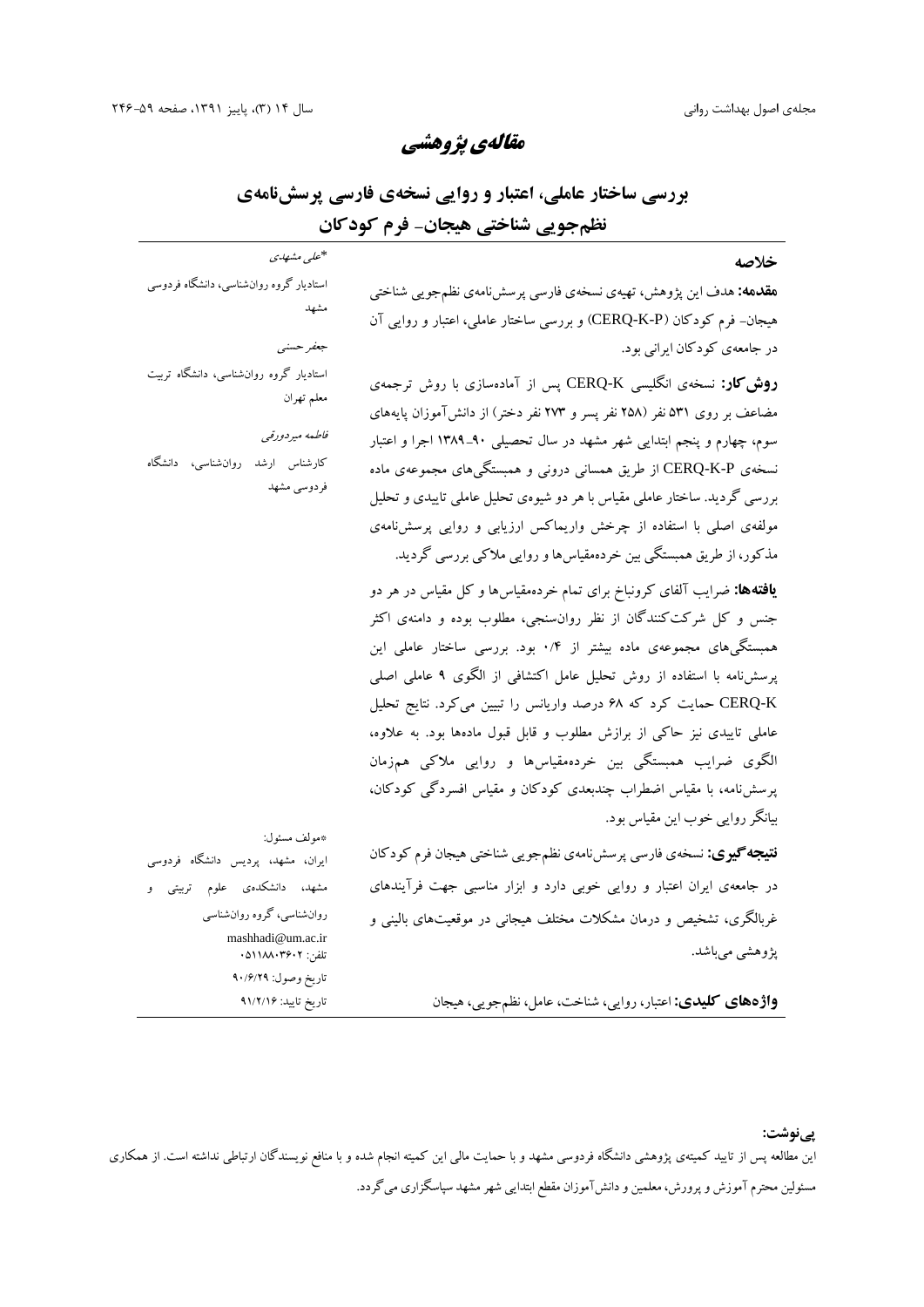# *Original Article*

# **Factor structure, reliability and validity of Persian version of the cognitive emotion regulation questionnaire-children form (CERQ-K-P)**

## *Abstract*

**Introduction:** Cognitive emotion regulation strategies play important role in explaining mental health and psychological problems in children. The aim of this research is providing Persian version of the Cognitive Emotion Regulation Questionnaire children form (CERQ-K-P) and it was investigate the factor structure, reliability and validity in Iranian children.

**Materials and Methods:** The English version of the CERQ-K was translated and back-translated prior to its administration to 531(258 boys and 273 girls) students from third, fourth and fifth grades of primary school at 2010-2011 in Mashhad. The reliability of Persian version of the CERQ-K-P was assessed via internal consistency, item-rest correlations. Factor structure scale with both methods confirmatory factor analysis and principal component analysis using varimax rotation was assessed. The validity of questionnaire was examined from correlation between the subscales and criterion validity.

**Results:** The Cronbach's alpha coefficients for all subscales and total scale in participants of both genders were good in psychometric properties and most of the correlations range more than 0.4.The factor structure of CERQ-K-P using the exploratory factor analysis supported of model of 9 main factors and it was explained 68 percent of the variance. Confirmatory factor analysis results also indicate that items are good fit. Moreover, the model of correlation coefficients indicating good validity of the scale between subscales and criterion validity of the questionnaire, the multidimensional anxiety scale for children and children's depression scale.

**Conclusion:** According to the results of the study, CERQ-K-P has good reliability and validity in Iranian population and is an appropriate tool for screening, diagnosis and treatment of various emotional problems for clinical and research opportunities in  $\frac{D}{\alpha}$ different fields of psychology, psychiatry, psychiatric nursing and Pediatric psychology.

**Keywords:** Cognition, Emotion, Factor, Regulation, Reliability, Validity

### *\*Ali Mashhadi*

Assistant professor of psychology, Ferdowsi University of Mashhad

### *Jafar Hasani*

Assistant professor of psychology, Tarbiat Moallem University, Tehran

*Fatemeh Mirdoraghi* M.Sc. in psychology, Ferdowsi University of Mashhad

#### \***Corresponding Author:**

Department of psychology, Faculty educational sciences and psychology, Ferdowsi University of Mashhad Campus, Mashhad, Iran mashhadi@um.ac.ir Tel: +985118803602 Received: Sep. 20, 2011 Accepted: May. 05, 2012

### **Acknowledgement:**

This study was approved and financially supported by research committee of Ferdowsi University of Mashhad. The authors had no conflict of interest with the results.

#### **Vancouver referencing:**

*Mashhadi A, Hasani J, Mirdoraghi F. Factor structure, reliability and validity of Persian version of the cognitive emotion regulation questionnaire-children form (CERQ-K-P). Journal of Fundamentals of Mental Health 2012; 14(3): 246-59.*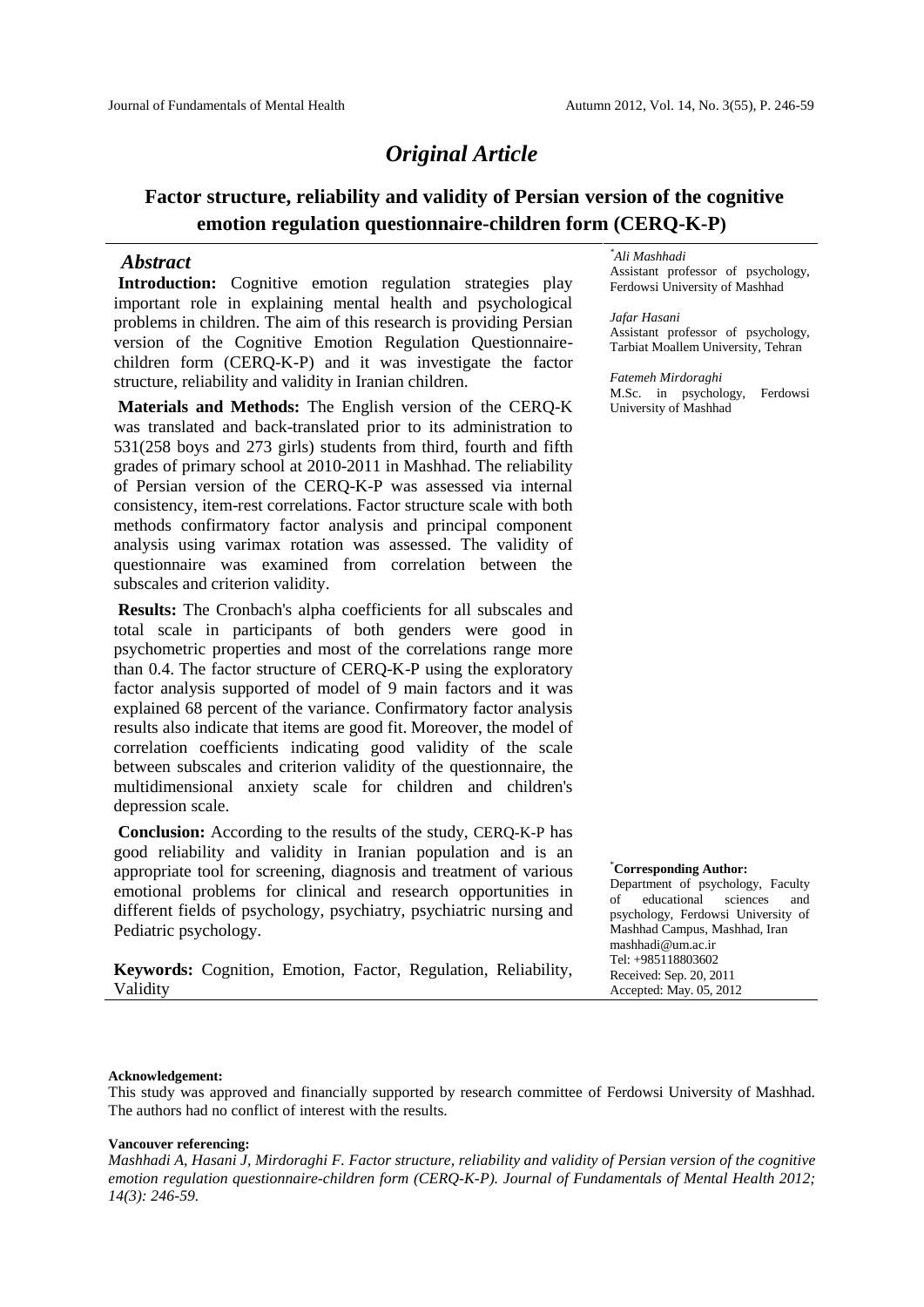**مقدمه**

در سالهاي اخیر سازهي نظمجویی هیجان 1 در گسترهي پژوهشی و نظري، توجه زیادي را به خود معطوف نموده است. برخی از نظریهپردازان این سازه را تنها به عنوان یک حالت درونی (شامل برانگیختگی فیزیولوژیکی<sup>٬</sup> و فرآیندهای توجه <sup>۳</sup>) در نظر گرفتهاند، اما اکثر پژوهشگران آن را به عنوان یک سازه کهدربرگیرندهي چندین مولفهمیباشد موردتوجهقراردادهاند. این مولفهها عبارتند از: -1 ابعاد درونی درك و شناسایی هیجانهای خود و تعدیل یا مقابلهی<sup>۶</sup> مناسب با آنها، ۲- مولفهی اجتماعی درك و شناسایی حالت هیجانی همسالان و اعضاي خانواده و ۳-مولفهي رفتاري که دربر گیرندهي پاسخدهي مناسب در موقعیتهاي بین فردي است (2،1). تا کنون پذیرفتهترین تعریف نظمجویی هیجان توسط تامپسون<sup>۵</sup> ارایه شده است (۱). وي بر این باور است که نظمجویی هیجان شامل فرآیندهاي درونی و برونی است که مسئول نظارت، ارزیابی و تغییر واکنشهاي هیجانی، به خصوص ویژگیهاي شدت و زمان در رسیدن به اهداف است. نظمجویی هیجان یک مفهوم بسیار پیچیده و گسترده میباشد که دامنهي وسیعی از پاسخهاي شناختی، هیجانی، رفتاري و فیزیولوژیکی را دربرمیگیرد و <sub>می</sub>تواند به صورت هوشیار<sup>۶</sup> یا ناهوشیار<sup>۷</sup>، خودکار<sup>۸</sup> یا تلاش۱ند<sup>۹</sup> انجام شود (۱،۶–۳). این سازه شامل مهارتها و راهبردهایی براي نظارت، ارزشیابی و تغییر واکنشهاي هیجانی است. راهبردهاي نظمجویی هیجان نه تنها شدت و فراوانی حالتهاي هیجانی را کاهش میدهد، بلکه باعث ایجاد و حفظ هیجانها نیز میگردد (7). بنابراین فرآیندهاي نظمجویی هیجان نه تنها بر هیجانهاي منفی بلکه بر هیجانهاي مثبت نیز متمر کز است (۵). افزون بر این، در متون امروزي نقش نظمجویی هیجان در تبیین الگوهای روانشناسی مرضی تحولی `` بیش از

<sup>1</sup>Emotion Regulation <sup>2</sup>Physiological Arousal <sup>3</sup>Attentional Processes <sup>4</sup>Coping <sup>5</sup>Thompson <sup>6</sup>Conscious  $7$ Unconscious <sup>8</sup>Automatic<br><sup>9</sup>Effortful  $10$ Developmental Psychopathology

پیش مورد توجه واقع شده است (8). الگوهاي نظري موجود در این زمینه، نشاندهندهي آن است که نظمجویی هیجانی موفق با پیامدهاي سلامتی خوب و بهبود روابط و نیز عملکرد مطلوب تحصیلی و شغلی (9) و در عوض مشکلات موجود در نظمجویی هیجان با اختلالهاي روانی (10،8) از جمله اختلال سازه نشخصیت مرزی'' (۱۳–۱۱)، اختلال افسردگی اساسی'' (۱۴)، اختلال دوقطبی"` (۱۵)، اختلال اضطراب منتشر<sup>۱۴</sup> (۱۷،۱۶)، اختلال اضطراب اجتماعی<sup>۱۵</sup> (۱۸)، اختلالات خوردن<sup>۱۶</sup> اختلال استرس پس از سانحه<sup>۱۷</sup> (۲۰)، سوءمصرف مواد و الکل<br>(۲۱) ارتباط دارد. هرچند نظر مهها و بژوهش ها بر منشا زیست-شناختی هیجان تاکید نمودهاند اما افراد میتوانند بر زمان، چگونگی و شیوهي ابراز هیجان خود، تاثیر بگذارند (22).

در یک نگاه کلی میتوان اظهار داشت که افراد برای تنظیم فرآیندهاي مختلف هیجانی از راهبردهاي متفاوتی استفاده میکنند. یکی از متداولترین راهبردهاي نظمجویی هیجان، استفاده از فرآیندهای شناختی (یا نظمجویی شناختی هیجان<sup>۱۸</sup>) است. نظمجویی هیجان از طریق شناختهادرزندگیروزمرهي افراد به چشم میخورد. شناختها یا فرآیندهاي شناختی به افراد کمک میکنند که هیجانها و احساسهاي خود را تنظیم نموده و توسط شدت هیجانها مغلوب نشوند. فرآیندهاي <sub>۱</sub>۹ و ۱۴ شناختی را میتوان به فرآیندهای ناهوشیار (مانند فرافکنی<sup>۱۹</sup> و انکار ``) و هوشیار نظیر ملامت خویش'`، فاجعهسازی``` و نشخوارگری<sup>۲۳</sup> تقسیم نمود.

یادآور میشود که نظمجویی شناختی هیجان بر فرآیندهاي هوشیار تمرکز دارد (23). راهبردهاي نظمجویی شناختی هیجان<sup>۲۴</sup> عبارتند از پاسخهای شناختی به رویدادهای فراخوانده

- 
- 
- 
- 
- 
- <sup>17</sup>Post-Traumatic Stress Disorder<br><sup>18</sup>Cognitive Emotion Regulation
- 
- $19P$ Projection<br> $20$ Denial
- 
- $21$ Self Blame
- <sup>22</sup>Catastrophizing
- <sup>23</sup>Rumination
- <sup>24</sup>Cognitive Emotion Regulation Strategies

<sup>&</sup>lt;sup>11</sup>Borderline Personality Disorder <sup>12</sup>Major Depression Disorder 14<br><sup>13</sup>Bipolar Disorder 14Generalized Anxiety Disorder 15Social Anxiety Disorder 16Eating Disorders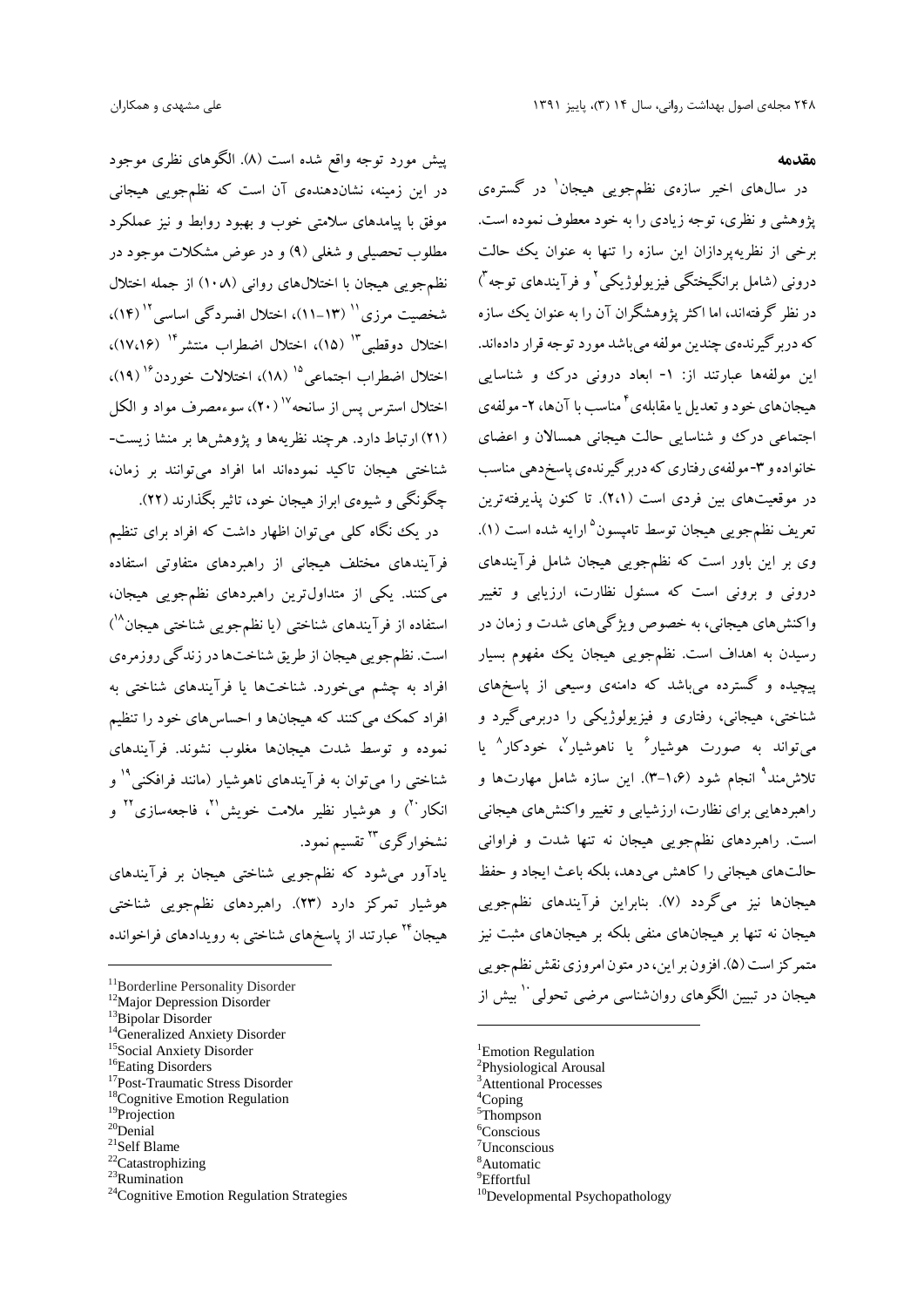انجام شده در طول 35 سال گذشته در حوزهي اندازهگیري نظمجویی هیجانی کودکان به این نتیجه رسیدهاند که در شیوهي اندازهگیري این سازه، تنوع زیادي وجود داشته و این موضوع به این امر وابسته است که فرآیندهاي هیجانی چگونه درك و ارزیابی میشوند. از این رو بر اساس موارد فوق، تدوین و توسعهي مقیاسهاي دقیق، مناسب، معتبر و داراي خصوصیات روانسنجی مناسب به منظور ارزیابی و بررسی فرآیندهاي نظمجویی شناختی هیجان کودکان بسیار حایز 3 اهمیت میباشد (38). گارنفسکی و همکاران در طول دههي اخیر سعی نمودهاند تا ابزارهاي مناسب با ویژگیهاي روانسنجی مطلوب را جهت سنجش راهبردهاي نظمجویی شناختی هیجان در بزرگسالان (39،27) و کودکان (35) ایجاد 4 و توسعه بخشند. پرسشنامهي نظمجویی شناختی هیجان (CERQ (مقیاسی است که افکار فرد را پس از یک تجربهي منفی یا وقایع آسیبزا ارزیابی میکند. این پرسشنامه، 9 راهبرد متفاوت نظمجویی شناختی شامل ملامت خویش، ےشان را از پذیرش<sup>°</sup>، نشخوارگری، تمرکز مجدد مثبت ً<sup>،</sup> تمرکز مجدد بر بر برنامهریزی<sup>۷</sup>، ارزیابی مجدد مثبت<sup>^</sup>، دیدگاهپذیری<sup>۹</sup> بر برنامهریزی'، ارزیابی مجدد مثبت`، دیدگاهپذیری`،<br>فاجعهسازی و ملامت دیگران`` را مورد ارزیابی قرار میدهد  $(11, 17)$ 

این ابزار یکی از معتبرترین ابزارها جهت بررسی فرآیندهاي نظمجویی شناختی هیجان در حوزهی روان شناسی مرضی است<br>و تاکنون به زبانهای مختلف از جمله فرانسوی (۴۰)، چینی (41)، ترکی (42) اسپانیولی (43) و فارسی (23) ترجمه و ساختار عاملی و اعتبار آن تایید شده است. گارنفسکی و همکاران بر مبناي پرسشنامهي اصلی نظمجویی شناختی هیجان، نسخهي ویژهي کودکان را ایجاد و توسعه دادند. همانند نسخهي بزرگسال، نتایج تحلیل عاملی حاکی از آن بود که نسخهي کودکان این پرسشنامه نیز همان 9 راهبرد

- <sup>3</sup>Garnefski<br><sup>4</sup>Cognitive Emotion Regulation Questionnaire
- <sup>5</sup>Acceptance
- <sup>6</sup>Positive Refocusing
- <sup>7</sup>Refocus on Planning<br><sup>8</sup>Positive Reappraisal
- 
- <sup>9</sup>Putting into Perspective

شده توسط هیجان که به صورت هوشیار سعی میکنند تا اهمیت و یا نوع تجربه هیجانی را تغییر دهند (24). روشن است که نظمجویی هیجان از طریق افکار یا شناختها به طور غیر قابل اجتنابی با زندگی افراد مرتبط بوده و به آنها کمک میکند تا هیجانها و احساسهاي خودرامدیریت کردهونظم بخشیده و به خصوص در زمان تجربهي رویدادهاي تهدیدآمیز و تنشزا به خاطر هیجانهايشان در هم نریزند. راهبردهاي نظمجویی شناختی هیجان، نقش بسیار مهمی در گسترش مشکلات هیجانی و رفتاري بعد از تجربهي رویدادهاي تنشزا دارند (25-22،34). افراد در مراحل زندگی با دامنهي وسیعی از رویدادهاي تنشزا و چالشبرانگیز براي انطباق با جهان اطراف رو به رو هستند. اکثر کودکان براي رفع این چالشهاي محیطی از روشهاي ساده و ابتدایی استفاده میکنند اما همچنان که بزرگتر میشوند روشهاي مقابلهاي خود را گسترش داده و از راهبردهاي ابتدایی برونی و رفتاري به راهبردهاي درونی و شناختی تغییر جهت میدهند. کودکان از سن هشت یا نه سالگی یاد میگیرند که هیجانهايشان را از طریق شناختها یا افکارشان نظم بخشند (35). تعریف تامپسون از نظمجویی هیجان به طور وسیعی توسط پژوهشگران در حوزهي تحول کودك مورد استفاده واقع شده است (36). کودکان در طول زمان، هیجانهايشان را به شیوهاي مدیریت میکنند که با ویژگیها و شرایط شخصیتشان مثل ظرفیت<br>خودکنترلی<sup>'</sup> منطبق باشد (۷). نظمجویی هیجان در کودکان به به طور کلی به شیوهاي که آنها مشکلات یا رویدادهاي چالشانگیز اطراف خود را ارزیابی و با آنها مقابله میکنند، بستگی دارد (37).

اگر چهدر حوزهي سلامت روان کودکان، موضوع نظمجویی هیجان از طریق شناختها، موضوع مهمی است اما این موضوع که کودکان از کدام راهبرد شناختی براي نظمجویی هیجانشان استفاده میکنند و این که چگونه این امر بر تحول هیجانیشان تاثیر میگذارد میبایست بیشتر مورد بررسی قرار<br>گیرد (۳۵). آدریان، زمان و ویتس<sup>۲</sup> با مروری بر پژوهشهای

<sup>10</sup>Other-Blame

 $^{1}$ Self Control<br> $^{2}$ Adrian, Zeman and Veits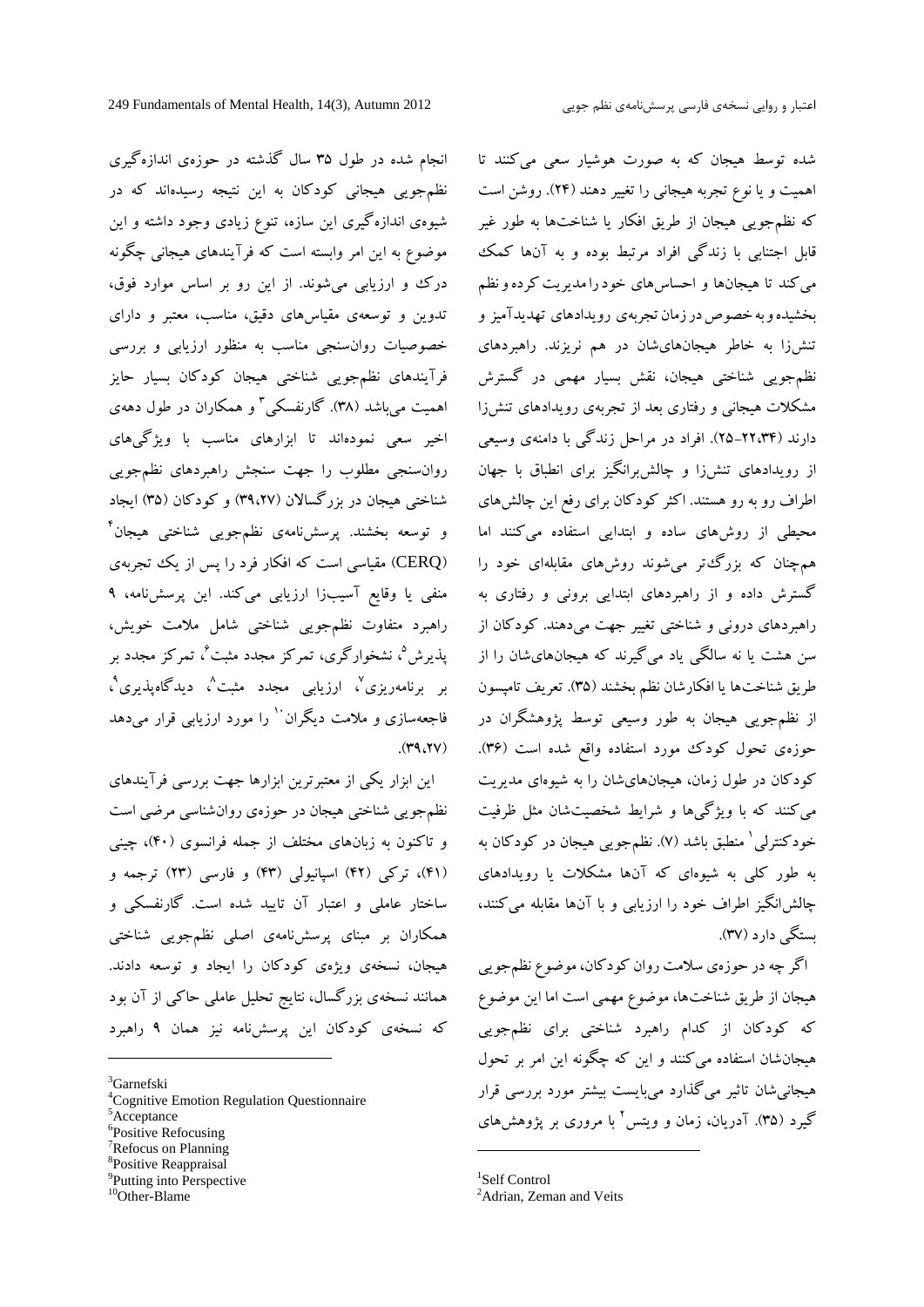نظمجویی شناختی هیجانی را مورد ارزیابی قرار میدهد و ضریب اعتبار آن در تمام ۹ راهبر دبیش از ۰/۷۰ گزارش شد (۳۵). با توجه به اهمیت سازهي هیجان و نظمجویی شناختی هیجان در تحول بهنجار، سلامت روان و نیز تبیین مشکلات کودکان در حوزهي روانشناسی مرضی تحولی، روانشناسی بالینی کودك و نوجوان و روانشناسی طب کودکان و نیز عدم بررسی خصوصیات روانسنجی پرسشنامهي نظمجویی شناختی هیجان– فرم کودکان ' (CERQ-K) در فرهنگ ایرانی، هدف از این پژوهش تهیه نسخهي فارسی پرسشنامهي نظمجویی شناختی هیجان– فرم کودکان<sup>۲ (</sup>CERQ-K-P) و بررسی ساختار عاملی، اعتبار و روایی آن در جامعه ایرانی بود.

# **روش کار**

پژوهش حاضر با توجه به بررسی خصوصیات روانسنجی یک ابزار و روش گردآوري دادهها به طرحهاي همبستگی تعلق دارد. جامعهي آماري پژوهش شامل تمام دانشآموزان پایههاي سوم، چهارم و پنجم مقطع تحصیلی ابتدایی شهر مشهد در سال تحصیلی 1389-90 بود. به منظور انتخاب نمونهي معرف و دقیق 531 نفر (258 پسرو 273 دختر) از جامعهي دانشآموزان مذکور به شیوهي نمونهبرداري خوشهاي چند مرحلهاي انتخاب شدند. در فرآیند نمونهبرداري ابتدا به صورت تصادفی از بین 8 ناحیهي آموزش و پرورش شهر مشهد، 5 ناحیه انتخاب شدند. در مرحلهي دوم از هر ناحیه دو مدرسه (یکی پسرانه و دیگري دخترانه) به صورت تصادفی انتخاب و در نهایت از بین مدارس انتخاب شده، سه پایهي تحصیلی سوم، چهارم و پنجم به صورت تصادفی انتخاب شدند و دادههاي پژوهش از دانشآموزان حاضر در این کلاسها جمعآوري گردید. لازم به ذکر است براي رعایت اخلاق در پژوهش، پژوهشگر پس از توضیح فرآیند پژوهش و جلب رضایت دانش آموزان، ابزارهای پژوهش را بین آن دسته از دانش آموزانی که براي شرکت در پژوهش اعلام آمادگی نمودند، توزیع کرد. همچنین، در طول مدت پاسخدهی شرکتکنندهها، پژوهشگر حضور فعال داشت تا از بروز پاسخهاي تصادفی

جلوگیري نماید و در صورت لزوم به پرسشهاي آنها پاسخ دهد. پس از جمعآوري اطلاعات، دادهها توسط برنامههاي SPSS نسخهي 18 و LISREL نسخهي 8/54 (50) مورد تجزیه و تحلیل قرار گرفت. دامنهي سنی شرکتکنندهها 9 تا 12 سال با میانگین 10/51 سال و انحراف استاندارد 1/04 سال بود. سایر خصوصیات توصیفی شرکتکنندهها در جدول 1 مشاهده میشود.

**جدول -1** خصوصیات توصیفی دانشآموزان به تفکیک سن،

| انحراف استاندارد           | میانگین سنی                         | تعداد | یایهی تحصیلی | گروه |
|----------------------------|-------------------------------------|-------|--------------|------|
| $\cdot$ / $\Delta \Lambda$ | 9/57                                | ۶٧    | سوم          | پسر  |
| .708                       | 1.169                               | ٧۵    | چهارم        |      |
| $\cdot$ /5/                | 11/F <sub>A</sub>                   | ۱۱۶   | ينجم         |      |
| $\setminus \cdot$          | $\mathcal{N} \setminus \mathcal{N}$ | ۲۵۸   | کل           |      |
| $\cdot$ / $\wedge$ $\vee$  | 9/77                                | ۱۰۸   | سوم          | دختر |
| $\cdot$ / $\Delta \Lambda$ | $\mathcal{N} \cdot \mathcal{N}$     | ٧٠    | چهارم        |      |
| $\cdot$ / $\Delta V$       | 11/۴۲                               | ۹۵    | بنجم         |      |
| 1/15                       | $\mathcal{N} \cdot \mathcal{N}$     | ۲۷۳   | کل           |      |

*ابزارهاي پژوهش*

*فرم فارسی نسخهي کودکان پرسشنامهي نظمجویی شناختی هیجان (P-K-CERQ(:* این نسخه توسط گارنفسکی و همکاران (35) از روي نسخهي اصلی پرسشنامهي نظمجویی شناختی هیجان به منظور استفاده در جامعهي کودکان تدوین شده است. نسخهي کودکان این پرسشنامه از نظر شیوهي نمرهگذاري، تعداد سئوال و خردهمقیاس، شبیه نسخهي اصلی است ولی محتواي سئوالات به گونهاي طراحی شدهاند که براي کودکان قابل درك باشند (39،27).

نسخهي کودکان پرسشنامهي نظمجویی شناختی هیجان، یک پرسشنامهي چند بعدي است که جهت شناسایی راهبردهاي مقابلهاي شناختی کودکان پس از تجربهي وقایع یا رویدادهاي منفی مورد استفاده قرار میگیرد. بر خلاف سایر پرسشنامههاي مقابلهاي که به صورت آشکار بین افکار فرد و اعمال واقعی وي تمایز قایل نمیشوند، این پرسشنامه، افکار فرد را پس از مواجهه با یک تجربهي منفی یا وقایع آسیبزا ارزیابی میکند و یک ابزار خودگزارشی است و دارای ۳۶

<sup>&</sup>lt;sup>1</sup>Cognitive Emotion Regulation Questionnaire-Kids <sup>2</sup>Cognitive Emotion Regulation Questionnaire-Kids-Persian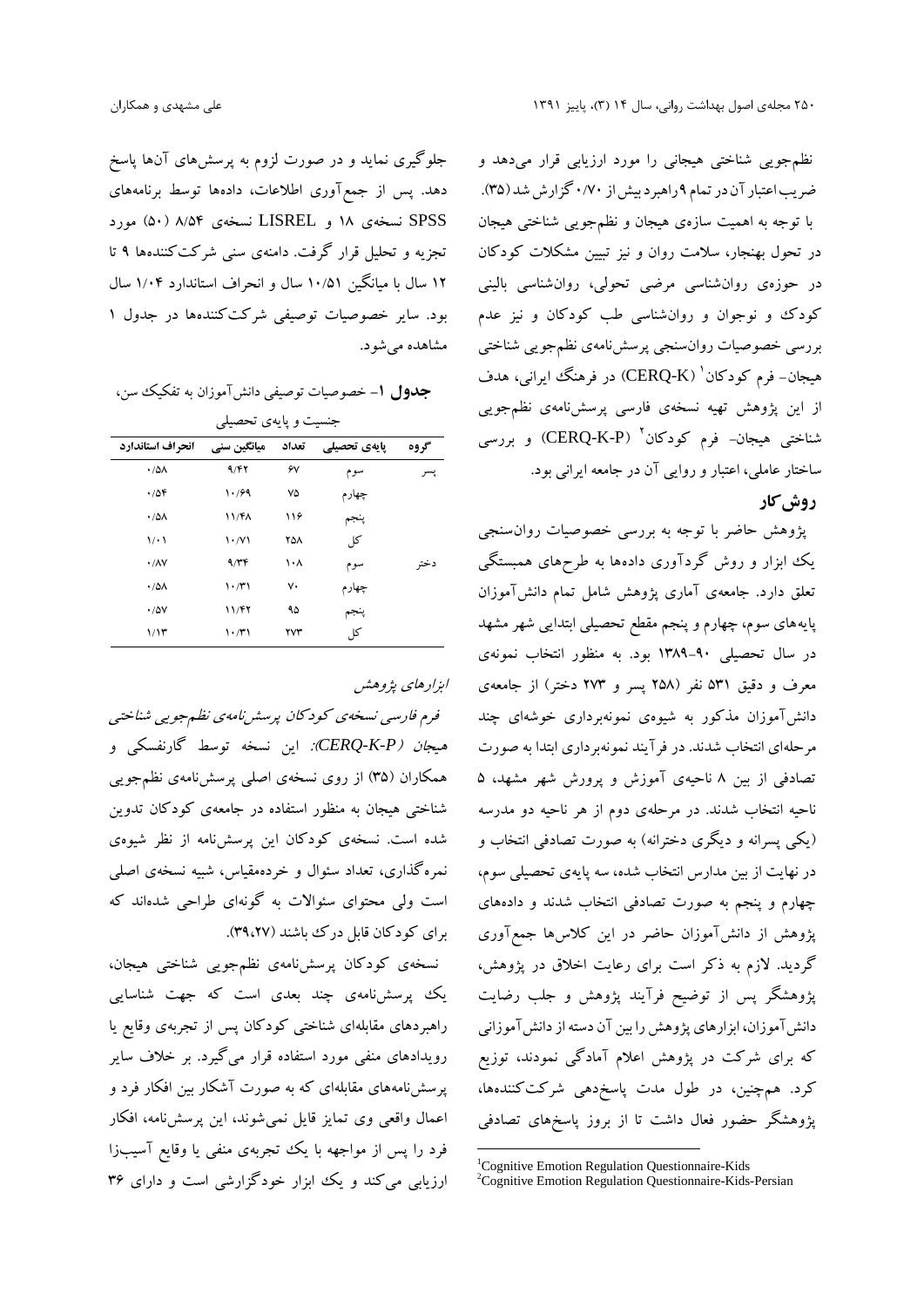ماده میباشد. K-CERQ داراي پایهي تجربی و نظري محکمی بوده و از 9 خردهمقیاس تشکیل شده است. خرده مقیاسهاي مذکور 9 راهبرد شناختی ملامت خویش، پذیرش، نشخوارگري، تمرکز مجدد مثبت، تمرکز مجدد بر برنامهریزي، ارزیابی مجدد مثبت، دیدگاهپذیري، فاجعهسازي و ملامت دیگران را ارزیابی میکنند. دامنهي نمرات مقیاس از 1 (تقریبا هرگز) تا 5 (تقریبا همیشه) میباشد. هر خردهمقیاس شامل 4 ماده است. نمرهي کل هر یک از خردهمقیاسها از طریق جمع نمرهي مادهها به دست میآید. بنابراین دامنهي نمرات هر خردهمقیاس بین 4 تا 20 خواهد بود. نمرات بالا در هر خردهمقیاس بیانگر میزان استفاده بیشتر راهبرد مذکور در مقابله و مواجهه با وقایع تنشزا و منفی میباشد (35).

به منظور تهیه و آمادهسازی فرم فارسی CERQ-K از روش 1 ترجمهي مضاعف استفاده شد. ابتدا پرسشنامه توسط پژوهشگران و یک متخصص دکتراي ادبیات زبان انگلیسی به صورت مستقل به فارسی ترجمه شد. دو ترجمه پس از نشست مشترك و رفع چالشها به فرم واحد تبدیل شد و سپس توسط یک نفر متخصص ادبیات زبان فارسی، یک نفر متخصص زبان انگلیسی و دو نفر از متخصصان روانشناسی مورد بازبینی قرار گرفت و ایرادهاي احتمالی رفع شد. در مرحلهي بعد، نسخهي ترجمه شده توسط یک متخصص دکتراي ادبیات زبان انگلیسی مجددا به انگلیسی برگردانده شد. پس از مطابقت نسخهي ترجمه شده و نسخهي اصلی، اشکالات موجود رفع و پرسشنامه، آمادهي بهرهبرداري گردید. قبل از اجراي نهایی، به منظور گرفتن بازخورد از شرکتکنندهها دربارهي دستورالعمل پرسشنامه، درك محتواي سئوالات و رفع ایرادهاي احتمالی در مادهها، نسخهي آماده شده در قالب یک 2 مطالعهي مقدماتی بر روي 70 نفر از دانشآموزان که به صورت نمونهبرداري در دسترس انتخاب شده بودند، اجرا شد. 3 *مقیاس اضطراب چندبعدي:* مقیاس اضطراب چندبعدي کودکان، یک ابزار خودگزارشی است که 39 ماده دارد و براي ارزیابی نشانههاي اضطراب در گروههاي سنی 8 تا 19

<sup>2</sup>Pilot Study

<sup>3</sup>Multidimensional Anxiety Scale

سال استفاده میشود. هر ماده بر مبناي یک مقیاس چهار درجهاي لیکرت از صفر تا سه (هرگز، به ندرت، گاهی اوقات و همیشه) نمرهگذاري میشود.

این مقیاس چهار بعد را اندازهگیري میکند که عبارتند از: اضطراب اجتماعی (9 آیتم)، اضطراب جدایی (9 آیتم)، اجتناب از آسیب (9 آیتم) و نشانههاي جسمانی (12 آیتم) (44). در مطالعهي ایوارسون 4 براي کل مقیاس ضریب آلفاي 0/87 و براي خردهمقیاس اضطراب اجتماعی، نشانههاي جسمانی، اجتناب از آسیب و اضطراب جدایی به ترتیب ضرب آلفاي ۸۳،۰/۹۴ ،۱/۷۱، ۰/۶۴ به دست آمد (۴۵). در پژوهش مشهدي، سلطانی شال، میردورقی و بهرامی نیز ضریب آلفاي 0/79 براي کل مقیاس و ضرایب بین 0/43 تا 0/78 براي خردهمقیاسها گزارش شده است (46). در پژوهش حاضر براي کل مقیاس ضریب آلفاي 0/89 و براي خردهمقیاسهاي آن ضریب آلفاي بین 0/65 تا 0/83 به دست آمد.

6براي سنجش م*قیاس افسردگی کودکان:* پرسشiامهی افسردگی کودکان<sup>۵</sup> علایم شناختی، رفتاري و عاطفی افسردگی در کودکان و نوجوانان 7 تا 17 ساله طراحی شده است. این پرسشنامه داراي 27 سئوال میباشد که هر سئوال شامل سه جمله است و آزمودنی یکی از سه جمله که بیانگر احساسات، افکار و رفتار او در طول دو هفتهي گذشته است را انتخاب میکند. سئوالات از صفر تا 2 نمرهگذاري میشوند. نمرهي صفر، نشاندهندهي فقدان نشانه، نمرهي 1 بیانگر نشانهي متوسط و نمرهي 2 بیانگر وجود نشانهي آشکار است. در نتیجه دامنهي نمرات از صفر تا ۵۴ می باشد که نمرات بالاتر، نشاندهنده افسردگی بیشتر است (47). ایوارسون همسانی درونی این مقیاس را در کودکان سوئدي 0/86 گزارش کرده است (45). همچنین نتایج پژوهش دهشیري، نجفی، شیخی و حبیبیعسگرآباد نشان داد که اعتبار باز آزمایی و همسانی درونی این پرسشنامه به ترتیب برابر با 0/82 و 0/83 میباشد (48). در پژوهش حاضر نیز براي این مقیاس ضریب آلفاي کرونباخ 0/74 به دست آمد.

<sup>&</sup>lt;sup>1</sup>Double Translation

<sup>4</sup>Ivarsson

<sup>5</sup>Children Depression Inventory

<sup>&</sup>lt;sup>6</sup>Kovacs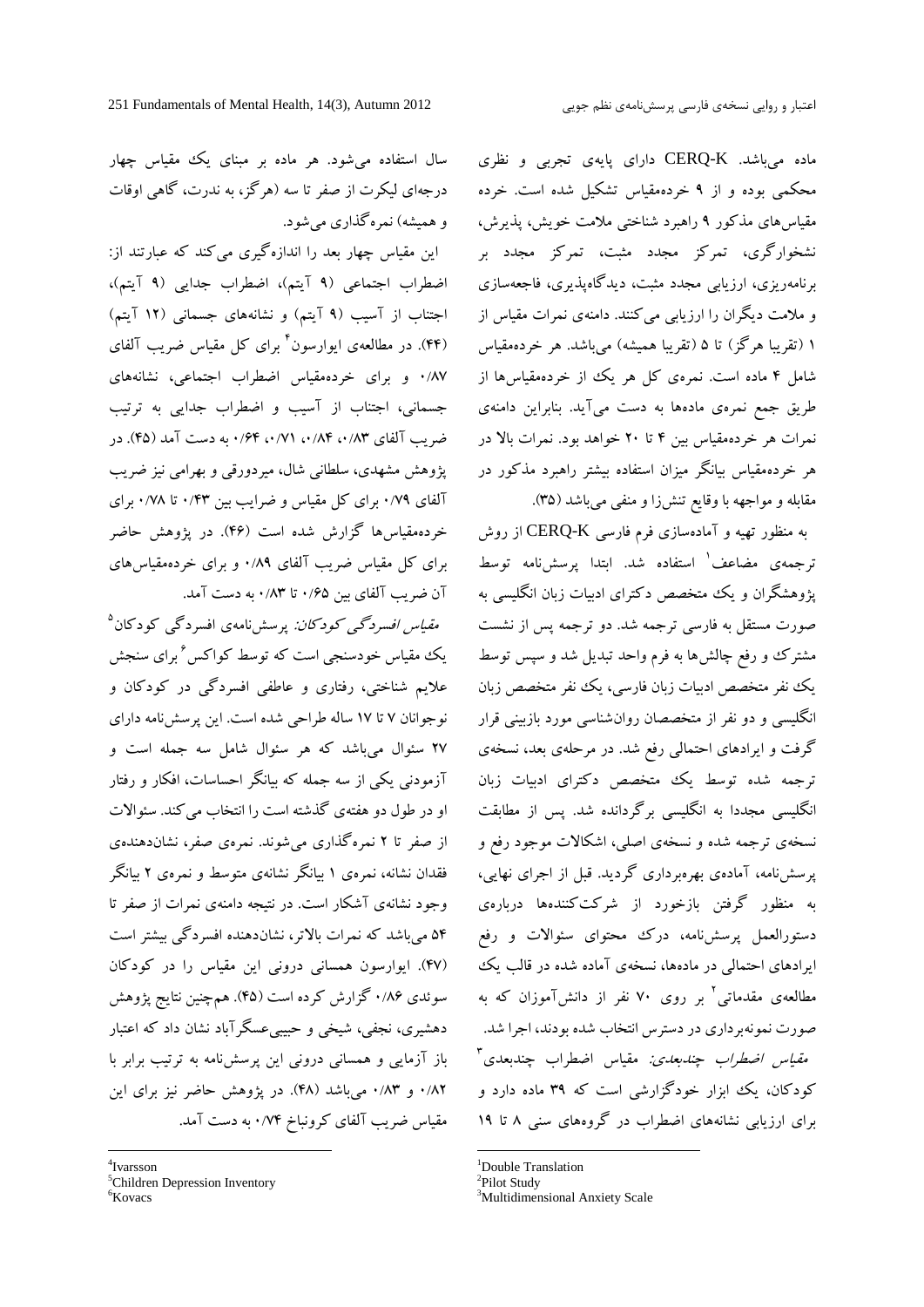براي بررسی اعتبار مقیاس از آلفاي کرونباخ و همبستگیهاي مجموعهی ماده<sup>۱</sup> استفاده شد. علاوه بر این، ساختار عاملی مقیاس با هر دو شیوهي تحلیل عاملی تاییدي و تحلیل مولفهي اصلی با استفاده از چرخش واریماکس و روایی آن از طریق همبستگی بین خردهمقیاسها و روایی ملاکی مورد بررسی قرار گرفت. **نتایج**

در فرآیند بررسی اعتبار فرم فارسی نسخهي کودکان پرسشنامهي نظمجویی شناختی هیجان (P-K-CERQ (به

همسانی درونی و همبستگیهاي مجموعهي مادهي مقیاس پرداخته شد. بهمنظوربررسی همسانی درونی پرسشنامه**،**آلفاي کرونباخ به صورت جداگانه در پسران، دختران و کل آزمودنیها محاسبه شد. همچنین براي بررسی این نکته که کدام ماده با کدام خردهمقیاس برازش خوبی دارد،همبستگیهايمجموعهي ماده (همبستگی یک ماده با نمرهي کل مقیاس مربوط بدون اضافه کردن ماده) محاسبه گردید. نتایج حاصل در جدول 2 مشاهده میشود.

| خردهمقياس                | آلفاي كرونباخ                 |                               |                            | دامنهی ارزش های همبستگی مجموعهی ماده          |                                                  |                                                    |  |  |
|--------------------------|-------------------------------|-------------------------------|----------------------------|-----------------------------------------------|--------------------------------------------------|----------------------------------------------------|--|--|
|                          | پسر                           | دختر                          | کل                         | پسر                                           | دختر                                             | کل                                                 |  |  |
| ملامت خويش               | $\cdot$ /V۶                   | $\cdot$ /V)                   | $\cdot$ / $\sqrt{\lambda}$ | $1/9F - 1/07$                                 | $\cdot$ / $9$ $\wedge$ $\cdot$ / $\wedge$ $\sim$ | $1/99 - 101$                                       |  |  |
| يذيرش                    | $\cdot$ / $\vee$ $\cdot$      | $\cdot$ / $\vee \mathfrak{F}$ | $\cdot$ /V $\hat{z}$       | $\cdot$ /99 - $\cdot$ /99                     | $\cdot$ / $5 - \cdot 10$                         | $1/94 - 1/07$                                      |  |  |
| نشخوارگري                | $\cdot$ / $\vee \hat{z}$      | $\cdot/\lambda$               | $\cdot/\lambda$            | $\cdot$ /V $\cdot$ $ \cdot$ / $\Delta$ A      | $1/99 - 179$                                     | $.709 - .707$                                      |  |  |
| تمركز مجدد مثبت          | $\cdot$ / $\vee \mathfrak{r}$ | $\cdot$ / $\vee$ 9            | $\cdot$ /VV                | $1/99 - 1/07$                                 | $190 - 100$                                      | $1/9A - 1/07$                                      |  |  |
| تمرکز مجدد بر برنامهریزی | $\cdot$ /VV                   | $\cdot$ / $\vee\tau$          | $\cdot$ / $\vee \hat{z}$   | $199 - 10$                                    | $1/99 - 1/09$                                    | $\cdot$ /V) $-\cdot$ / $\cdot$                     |  |  |
| ارزیابی مجدد مثبت        | $\cdot$ /V۶                   | $\cdot$ /VA                   | $\cdot/\lambda$            | $\cdot$ / $\Delta V$ <sub>-</sub> $\cdot$ /۴۸ | $1/90 - 1/07$                                    | $\cdot$ / $\vee$ $\circ$ $\cdot$ / $\circ$ $\circ$ |  |  |
| ديدگاهيذيري              | $\cdot$ /V)                   | $\cdot/\Lambda$ Y             | $\cdot$ / $\vee$ 9         | $1/9A - 1/07$                                 | $\cdot$ / $90 - \cdot$ / $0$                     | $1/99 - 171$                                       |  |  |
| فاجعهسازى                | $\cdot/\vee\cdot$             | $\cdot$ / $\vee \mathfrak{F}$ | $\cdot$ /V $\hat{z}$       | $\cdot$ /Vg - $\cdot$ /F9                     | $\cdot$ /V $\cdot$ $\cdot$ /FF                   | $1/90 - 1/90$                                      |  |  |
| ملامت دیگران             | $\cdot$ / $\wedge$ ۳          | $\cdot$ / $\wedge$ ۴          | $\cdot$ / $\lambda \Delta$ | $1/99 - 107$                                  | $4/9V - 1/0Y$                                    | $\cdot$ /VY $-\cdot$ / $\circ$ /                   |  |  |
| کل مقیاس                 | $\cdot/\lambda$               | $\cdot$ / $\wedge$ ۴          | $\cdot$ / $\wedge$         |                                               |                                                  |                                                    |  |  |

**جدول -2** نتایج ضرایب آلفاي کرونباخ و دامنهي همبستگیهاي مجموعهي مادهي خردهمقیاسها

باخ به کیسر/می یر/الکین MO) (۱۸۷/ ۰/۵۷) و آزمون کرویت بارتلت<sup>۲</sup> (۶۰٬۰۰۱)\* ۲۱۲۲=<sub>(۶۳۰</sub>) حاکی از مطلوب بودن حجم نمونه و توانایی عامل شدن مادههاي مقیاس بود.

نمودار سنگریزه و مقادیر ارزشهاي ویژهي بالاتر از یک نشان داد که 9 عامل قابل استخراج میباشد. دامنهي ارزش اشتراکات 0/42 تا 0/74 بود. در مجموع 9 عامل مذکور 68 درصد واریانس را تبیین میکرد. در جدول 3 ماتریس بارهاي عاملی و مادههاي مرتبط با هر یک از عاملها درج شده است. علاوه بر این، به منظور بررسی میزان برازش ساختار عاملی فرم فارسی این آزمون (P-K-CERQ (با مقیاس اصلی از تحلیل <sub>،</sub> به عاملی تاییدی با روش حداکثر درستنمایی <sup>۳</sup> در سطح ماتریس واریانس کواریانس استفاده شد (49). برازندگی الگو بر اساس

<sup>1</sup>Kaiser-Meyer-Olkin Measure of Sampling Adequacy <sup>2</sup>Bartlett's Test of Sphericity

<sup>3</sup>Maximum likelihood method

نتایج جدول 2 نشان میدهد که ضرایب آلفاي کرونباخ به دست آمده براي تمام خردهمقیاسها از نظر روانسنجی مطلوب میباشند. میانگین ضرایب آلفاي کرونباخ 79/5 بود. همچنین دامنهي اکثر همبستگیهاي مجموعهي ماده بیشتر از 0/4 میباشد. این نتیجه بیانگر این است که خردهمقیاسها از همسانی درونی رضایتبخشی برخوردارند و نیازي به حذف هیچ یک از مادهها وجود ندارد. روایی P-K-CERQ از سه جنبهي سازه، ملاکی و همبستگی بین خردهمقیاسها مورد بررسی قرار گرفت. به منظور بررسی ساختار عاملی (روایی 2 سازه) پرسشنامه از هر دو روش تحلیل عامل اکتشافی و تحلیل عاملی تاییدی<sup>۳</sup> استفاده شد. تحلیل عاملی اکتشافی به روش تحلیل مولفهي اصلی با چرخش واریماکس در سطح ماده انجام شد. نتایج آزمونهاي میزان کفایت نمونهبرداري

<sup>1</sup> Item rest Correlations

<sup>&</sup>lt;sup>2</sup>Exploratory Factor Analysis

<sup>&</sup>lt;sup>3</sup>Confirmatory Factor Analysis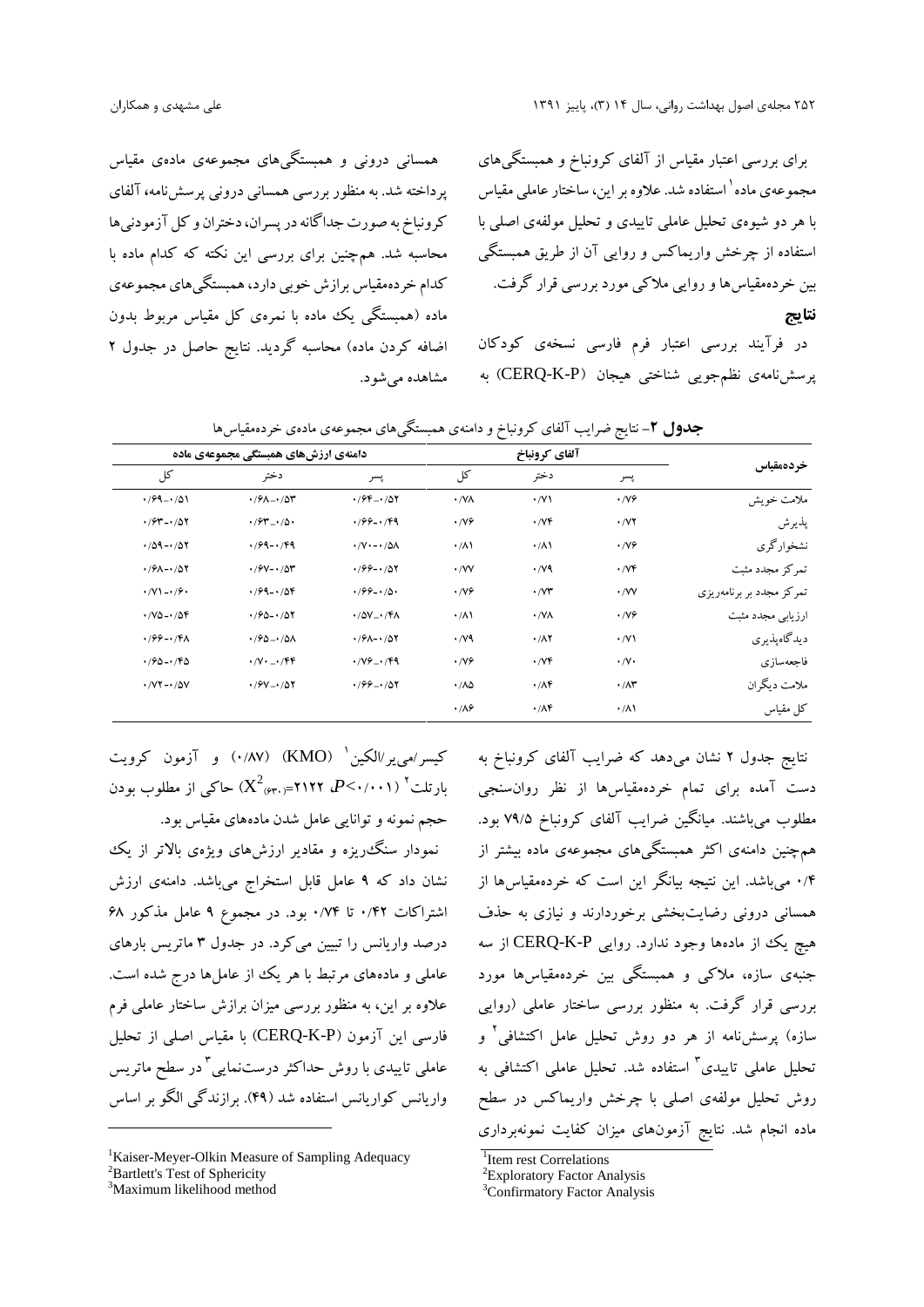1 شاخص مجذور خی، شاخص برازندگی تطبیقی ،(CFI) شاخص هنجار شدهی برازندگی<sup>۲</sup> (NFI)، شاخص برازندگی  $^{\mathfrak{r}}$ ، ریشه $^{\mathfrak{r}}$  استاندارد باقی $\mathfrak{sl}_2$ ه مجذور میانگین (SRMR(، ریشهي خطاي میانگین مجذورات تقریب (SRMR)، ریشهی خطای میانگین مجذورات تقریب<sup>۵</sup><br>(RMSEA)، شاخص نیکویی برازش<sup>۶</sup> (GFI) و ملاک اطلاعات آکایکی<sup>٬</sup> (AIC) مورد بررسی قرار گرفت که نتایج آنها در جدول 3 مشاهده میشود.

|                                    |  |  |  | نسخەی كودكان پرسشنامەی نظمجویی شناختی هیجان |
|------------------------------------|--|--|--|---------------------------------------------|
|                                    |  |  |  |                                             |
| AIC REMSEA SRMR GFI RFI NFI CFI df |  |  |  |                                             |

شاخص های برازندگی تطبیقی (CFI)، برازندگی هنجار شده (NFI(، برازندگی نسبی (RFI (و نیکویی برازش (GFI (هر چقدر نزدیک به یک باشد بیانگر برازش مطلوب الگو میباشد. هر چند براي بررسی نیکویی برازش معمولا از شاخص مجذور خی استفاده میشود، ولی مجذور خی با افزایش حجم نمونه و درجهي آزادي افزایش مییابد. به همین خاطر هو و بنتلر 8 <sup>اس</sup>تفاده از دو شاخص برازندگی ریشهی استاندارد باقیمانده مس<sup>جدد مثبت</sup> مجذورمیانگین (SRMR(وریشهي خطاي میانگین مجذورات تقریب (RMSEA (را توصیه نمودهاند (50). به اعتقاد شرمیله/انگل<sup>۹</sup> و همکاران مقادیر ریشهی استاندارد باقیمانده مجذور میانگین (SRMR (بین صفر تا 0/05 بیانگر برازش خوب و 0/05 تا 0/10 بیانگر برازش قابل قبول الگو میباشد. همچنین مقادیر ریشهي خطاي میانگین مجذورات تقریب (RMSEA (بین 0 تا 0/05 بیانگر برازش خوب و 0/05 تا 0/08 بیانگر برازش قابل قبول میباشد (51). بنابراین، با توجه به اعداد جدول 3 میتوان گفت که الگوي تاییدي از برازش قابل قبولی برخوردار میباشد. در جدول 4 نتایج بارهاي عاملی

- ${}^{1}$ Comparative Fit Index
- <sup>2</sup>Normed Fit Index
- 
- <sup>3</sup>Relative Fit Index<br><sup>4</sup>Standardized Root Mean Square Residual <sup>5</sup>Root Mean Square Error of Approximation
- <sup>6</sup>Goodness of Fit Index
- <sup>7</sup>Akaike Information Criterion
- 
- <sup>8</sup>Hu and Bentler<br><sup>9</sup>Schermelleh-Engel

تحلیل عاملی تاییدي ارایه شده است. ماتریس بارهاي عاملی موجود در جدول 4 نشان میدهد که تمام بارهاي عاملی استخراج شده بالاتر از 0/40 میباشند و توزیع مادهها در خردهمقیاسها با آزمون اصلی مطابقتدارد.

**جدول -**4نتایج بارهاي عاملی تحلیل مولفهي اصلی پس از

|                         | چرخش واریماکس و تحلیل عاملی تاییدی |      |           |                          |                         |           |            |  |  |
|-------------------------|------------------------------------|------|-----------|--------------------------|-------------------------|-----------|------------|--|--|
|                         | نوع تحليل عاملي                    |      | خرده      |                          | نوع تحليل عاملي         | ماده      | خرده       |  |  |
| تاييدى                  | اكتشافي                            | ماده | مقياس     | تاييدى                   | اكتشافي                 |           | مقياس      |  |  |
| $\cdot$ / $\gamma$      | .79.                               | ۶    | ارزيابى   | .760                     | .791                    | $\lambda$ | ملامت      |  |  |
| $\cdot$ / $\vee$ $\vee$ | .709                               | ۱۵   | مجدد      | $\cdot$ /61              | $\cdot$ 190             | ۱۰        | خويش       |  |  |
| $\cdot$ /۶۳             | $\cdot/\Delta\Lambda$              | ۲۴   | مثبت      | .701                     | $\cdot/\Delta V$        | ۱۹        |            |  |  |
| $\cdot$ /9)             | .704                               | ٣٣   |           | $\cdot$ /V $\Delta$      | $\cdot$ / $\vee$ ۳      | ۲۸        |            |  |  |
| $\cdot$ / $\vee$ ۴      | $\cdot$ / $9$ V                    | ٧    | د بد گاه- | $\cdot$ /61              | $\cdot/\Delta\Lambda$   | ۲         | يذيرش      |  |  |
| $\cdot$ /۶۳             | .44                                | ۱۶   | يذيري     | $\cdot$ / $\vee$ $\cdot$ | $\cdot$ / $\gamma$      | ۱۱        |            |  |  |
| $\cdot$ /90             | .797                               | ۲۵   |           | $\cdot$ /۶۳              | $\cdot$ /09             | ٢.        |            |  |  |
| $\cdot$ / $\gamma$      | $\cdot$ /V)                        | ٣۴   |           | $\cdot/\Delta\Lambda$    | $\cdot$ /61             | ۲۹        |            |  |  |
| .799                    | .79.                               | ٨    | فاجعه-    | $\cdot$ /V)              | $\cdot$ / $\vee$ ۳      | ٣         | نشخوارگري  |  |  |
| .701                    | .44                                | ١٧   | ساز ی     | $\cdot$ /۶۲              | $\cdot$ 190             | ۱۲        |            |  |  |
| .44                     | .799                               | ۲۶   |           | .199                     | $\cdot$ /۶۱             | ۲۱        |            |  |  |
| .78A                    | .708                               | ٣۵   |           | .780                     | $\cdot$ /۶۲             | ٣٠        |            |  |  |
| $\cdot$ /۶۳             | .76                                | ٩    | ملامت     | $\cdot$ / $\vee\uparrow$ | $\cdot$ /V۶             | ۴         | تمركز      |  |  |
| .709                    | .708                               | ۱۸   | ديگر ان   | $\cdot$ /VV              | $\cdot$ / $\vee$ $\vee$ | ۱۳        | مجدد مثہ   |  |  |
| $\cdot$ /61             | $\cdot/\Delta$                     | ۲٧   |           | .799                     | $\cdot$ /۶ $\cdot$      | ۲۲        |            |  |  |
| $\cdot$ / $\vee$ $\vee$ | $\cdot$ /VQ                        | ٣۶   |           | $\cdot$ /۶۲              | $\cdot/\Delta V$        | ٣١        |            |  |  |
|                         |                                    |      |           | .199                     | $\cdot$ /61             | ۵         | تمركز      |  |  |
|                         |                                    |      |           | $\cdot/\Delta\Lambda$    | ۰/۶۲                    | ۱۴        | مجدد بر    |  |  |
|                         |                                    |      |           | $\cdot$ /۴۸              | $\cdot$ /0٢             | ۲۳        | برنامەريزى |  |  |
|                         |                                    |      |           | $\cdot$ /57              | $\cdot$ /09             | ٣٢        |            |  |  |

روایی ملاکی پرسشنامه از طریق روایی همزمان مورد بررسی قرار گرفت. به این منظور فرمفارسی نسخهي کودکان پرسشنامهي نظمجویی شناختی هیجان، مقیاس اضطراب چندبعدي کودکان و مقیاس افسردگی کودکان به طورهمزمان اجرا شد.در جدول 5 همبستگی بین خردهمقیاسهاي -CERQ P-K با مقیاس اضطراب چندبعدي ومقیاس افسردگی کودکان درج شده است. ضرایب همبستگی به دست آمده بین خردهمقیاسهاي P-K-CERQ، مقیاس اضطراب چندبعدي و مقیاس افسردگی کودکان بیانگر روایی ملاکی همزمان خوب مقیاس میباشد. همچنین همبستگی بین خردهمقیاسهاي P-K-CERQمحاسبه شد.ایننتایجدرجدول6درجشدهاست.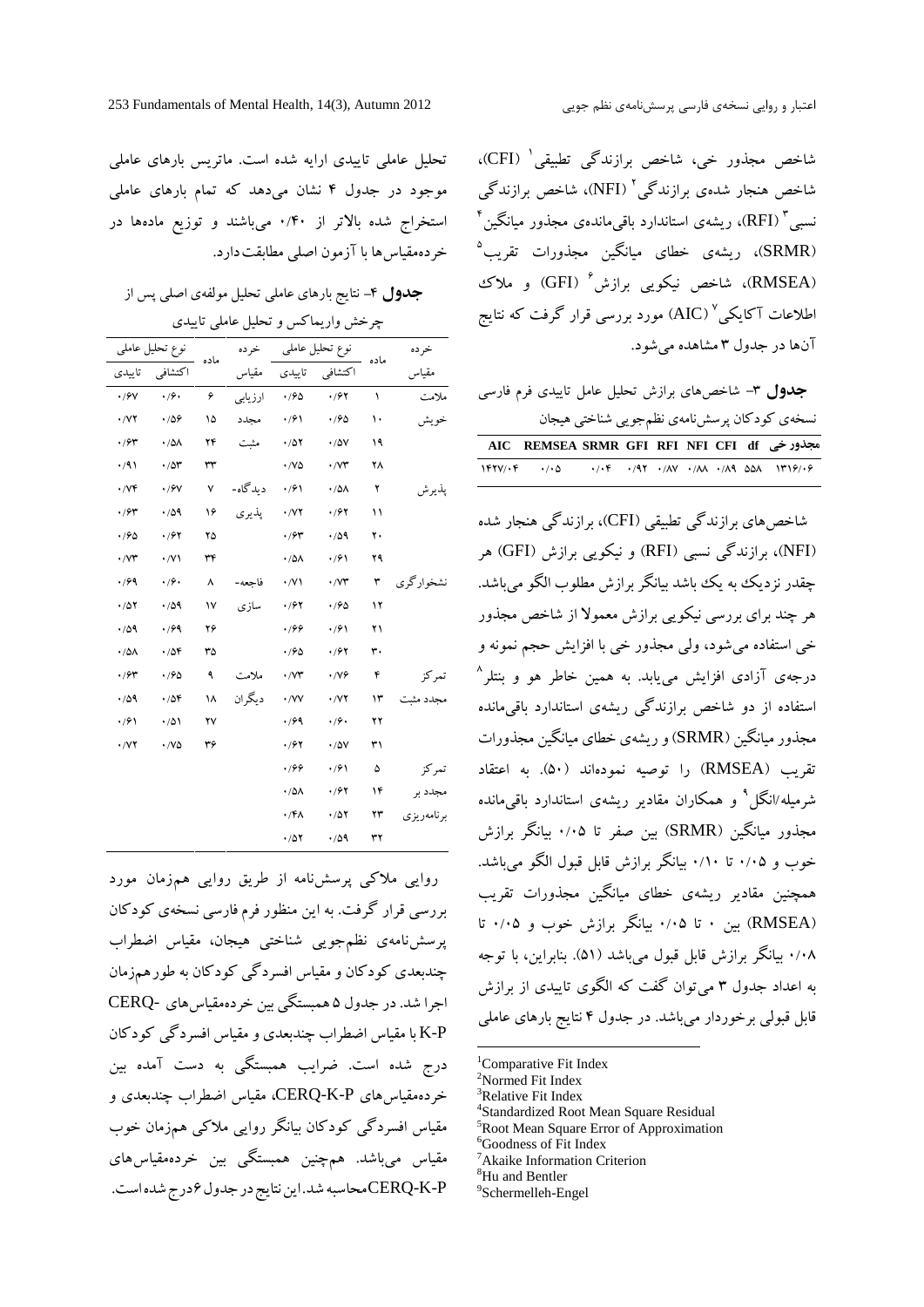| خرده مقياس               | ابعاد اضطراب        |                   |                          |                        |                        |                       |  |  |  |  |
|--------------------------|---------------------|-------------------|--------------------------|------------------------|------------------------|-----------------------|--|--|--|--|
|                          | اضطراب اجتماعي      | اضطراب جدايي      | اجتناب از آسیب           | نشانههای جسمانی        | اضطراب کلی             | افسردگی               |  |  |  |  |
| ملامت خويش               | $\cdot$ /۲ $\wedge$ | $\cdot$ /19       | $\cdot$ /۴.              | .77V                   | $\cdot$                | $+ \cdot$ /۲۹         |  |  |  |  |
| پذيرش                    | $-1/4$              | $-\cdot/\cdot V$  | $-\cdot/\cdot V$         | $-17\lambda$           | $***$<br>$-1/19$       | $\rightarrow$ /۳۲     |  |  |  |  |
| نشخوارگري                | .779                | $\cdot/\Delta$    | .779                     | .70                    | .75                    | $+ \cdot 79$          |  |  |  |  |
| تمركز مجدد مثبت          | $-179$              | $-\cdot/ \cdot 9$ | $-1/\tau$                | $-\cdot/(\cdot)$       | $\rightarrow$ /٢١      | $-17F$                |  |  |  |  |
| تمرکز مجدد بر برنامهریزی | $-170$              | $-1$              | $-1/\mathfrak{F}\Lambda$ | $-117$                 | $-179$                 | $-177$                |  |  |  |  |
| ارزیابی مجدد مثبت        | $-\cdot/(\cdot)$    | .799              | $-170$                   | $-\cdot/\cdot \Lambda$ | **<br>$-\cdot/\lambda$ | $-1/19$               |  |  |  |  |
| ديدگاهپذيري              | $-\cdot/\cdot f$    | .78               | $-\cdot/\cdot$ ۳         | $-\cdot/\cdot f$       | ***<br>$-179$          | $-\cdot/\cdot \Delta$ |  |  |  |  |
| فاجعهسازي                | $\cdot$ /۳۱         | $\cdot$ /۳۹       | .779                     | .76                    | $\star$<br>.707        | $+ \cdot$ /۴۳         |  |  |  |  |
| ملامت ديگران             | $\cdot$ /۴۷         | $\cdot$ /۳۸       | .797                     | $\cdot$ /۴۱            | $\cdot$ / $\Delta V$   | $+ \cdot$ /۳۲         |  |  |  |  |

**جدول -**5ضرایب همبستگی خردهمقیاسهاي پرسشنامه با مقیاس اضطراب چندبعدي و مقیاس افسردگی کودکان

/ >P/\*\*<br>**جدول** ۶ــ ماتریس ضرایب همبستگی بین خردهمقیاسهای فرم فارسی نسخهی کودکان پرسشiامهی نظمجویی شناختی هیجان

| خردهمقياس                  |                  | $\mathbf{r}$       | ٣           | ٤           | $\bullet$        | ٦                    | ٧           | $\lambda$   |  |
|----------------------------|------------------|--------------------|-------------|-------------|------------------|----------------------|-------------|-------------|--|
| ۱۔ملامت خویش               |                  |                    |             |             |                  |                      |             |             |  |
| ٢_پذيرش                    | .79              |                    |             |             |                  |                      |             |             |  |
| ۳-نشخوارگري                | .799             | $\cdot$ /۴۷        | ١           |             |                  |                      |             |             |  |
| ۴-تمرکز مجدد مثبت          | .77 <sub>A</sub> | $\cdot$ /۴۳        | $\cdot$ /۴۴ |             |                  |                      |             |             |  |
| ۵-تمرکز مجدد بر برنامهریزی | $\cdot$ /۳۲      | $\cdot$ /۴ $\cdot$ | .704        | $\cdot$ /۴۳ |                  |                      |             |             |  |
| ۶–ارزیابی مجدد مثبت        | $\cdot$ /۴۱      | $\cdot$ /۴۳        | $\cdot$ /۴۴ | $\cdot$ /۴۷ | $\cdot$ / $\sim$ |                      |             |             |  |
| ٧-ديدگاهپذيري              | $\cdot$ /۳۸      | $\cdot/\Delta$     | $\cdot$ /۴۳ | $\cdot$ 106 | $\cdot/\Delta Y$ | $\cdot$ / $\Delta V$ | $\lambda$   |             |  |
| ٨–فاجعهسازي                | $\cdot$ /۴۲      | $\cdot$ /۳ $\vee$  | $\cdot$ /۳۸ | $\cdot$ /۴۸ | .779             | $\cdot$              | $\cdot$ /۳۴ |             |  |
| ۹-ملامت دیگران             | $\cdot$ /۴۱      | $\cdot$ /۳۵        | $\cdot$ /۴۵ | $\cdot$ /۳۷ | .799             | $\cdot$ /۴۱          | $\cdot$ /۴۱ | $\cdot$ /۴۶ |  |

الگوي ضرایب همبستگی بین خردهمقیاسها در جدول 6 نشان میدهد که روابط درونی خوبی بین خردهمقیاسها وجود دارد. در انتهاي یافتههاي پژوهش، به منظور مقایسهي نتایج پژوهشهاي آتی با گروه هنجار در فرهنگ ایرانی، میانگین و انحراف استاندارد خرده مقیاسهاي P-K-CERQ در جدول 7 ارایه شده است.

## **بحث**

با توجه به اهمیت راهبردهاي نظمجویی شناختی هیجان در سلامت روان و نیز تبیین مشکلات کودکان در حوزهي روانشناسی مرضی تحولی، هدف از این پژوهش، تهیه نسخهي فارسی پرسشنامهي نظمجویی شناختی هیجان- فرم کودکان (P-K-CERQ (و بررسی ساختار عاملی، اعتبار و روایی آن در جامعهي ایرانی بود.

به منظور بررسی اعتبار فرم فارسی از روش همسانی درونی و همبستگیهاي مجموعهي ماده استفاده شد. نتایج نشان داد که

ضرایب آلفاي کرونباخ به دست آمده براي تمام خردهمقیاسها در هر دو جنس و کل شرکتکنندهها از نظر روانسنجی مطلوب است. همچنین دامنهي اکثر همبستگیهاي مجموعهي ماده بیشتر از 0/4 میباشد. این نتیجه بیانگر این است که خرده- مقیاسها از همسانی درونی رضایتبخشی برخوردار بودند و نیازی به حذف هیچ یک از مادهها نبود. نتیجهی این پژوهش با نتایج پژوهش گارنفسکی وهمکاران همسو میباشد (35). این نتیجه نشانگر آن است که این پرسشنامه، ابزار مناسب و معتبري براي سنجش نظمجویی شناختی هیجان در کودکان است.

همچنین در این پژوهش، روایی پرسشنامهي از روایی سازه، ملاکی و همبستگی بین خردهمقیاسها مورد بررسی قرار گرفت. نتایج حاصل از بررسی ساختار عاملی و بررسی ابعاد این پرسشنامه با استفاده از روش تحلیل عامل اکتشافی نشانگر آن بود که 9 خردهمقیاس یا عامل از این پرسشنامه قابل استخراج بودند و مجموع 9 عامل مذکور 68 درصد واریانس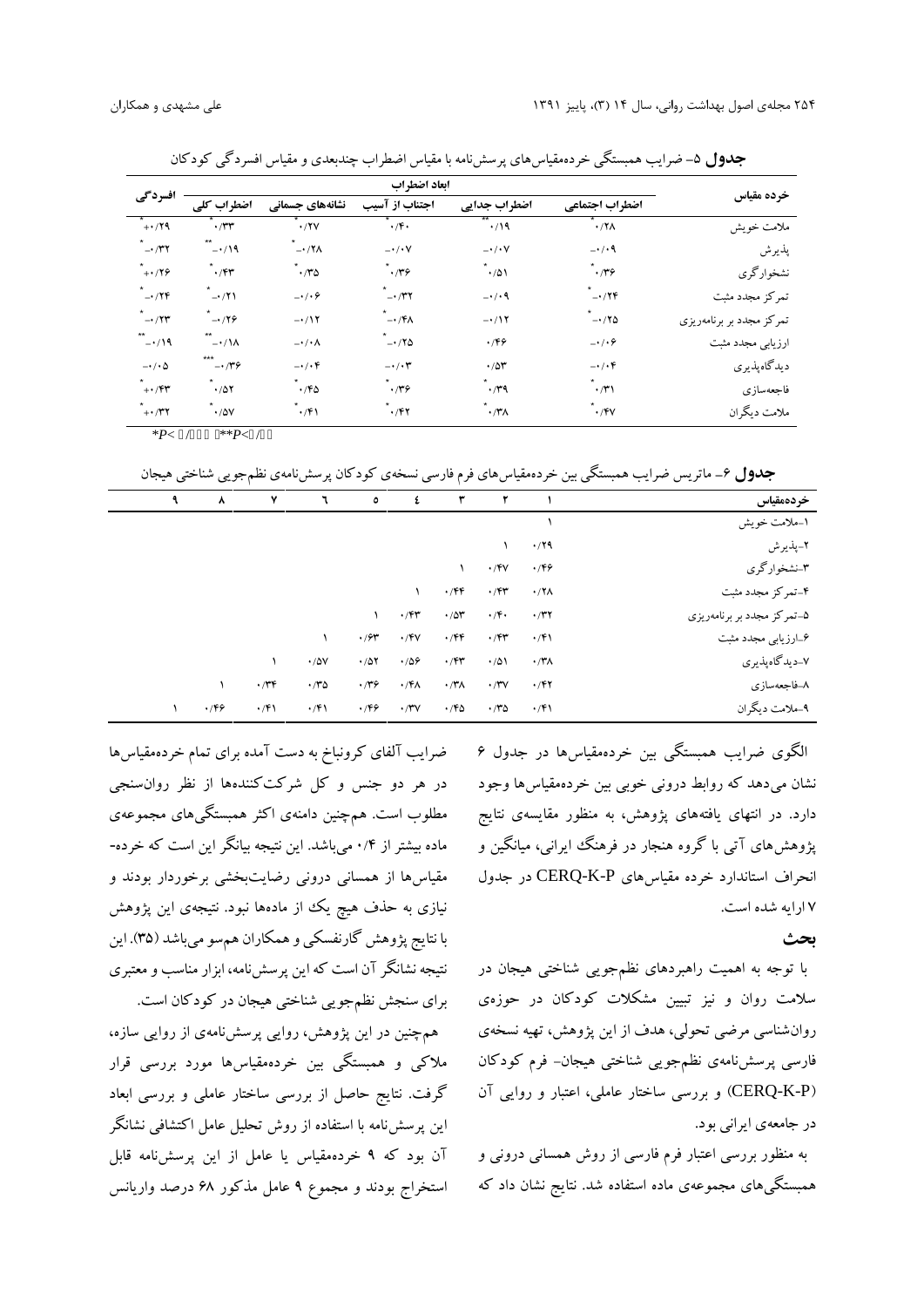را در پرسشنامه تبیین میکردند. همچنین دامنهي ارزش اشتراکات 9 عامل بین 0/42 تا 0/74 بود و نتایج حاصل از تحلیل عاملی تاییدي حاکی از برازش مطلوب و قابل قبول مادهها داشت. ماتریس بارهاي عاملی موجود نشان داد که تمام بارهاي عاملی استخراج شده بالاتر از 0/40 میباشند و توزیع مادهها در خردهمقیاسها با آزمون اصلی مطابقت دارد. این نتیجه همسو با نتایج گارنفسکی و همکاران میباشد (35). از سوي دیگر با نتایج حاصل از ساختار عاملی مربوط به مقیاس اصلی (39،27) و پژوهشهاي مربوط در فرهنگهاي مختلف از جمله فرانسه (40)، چین (41)، ترکیه (42)، اسپانیا (43) و ایران (23) نیز همسو میباشد.

تایید ساختار ابعادي و عاملهاي این پرسشنامه و همسو بودن آن با نتایج پژوهشهاي قبلی نشانگر آن است که این پرسشنامه با زیربناي نظري قوي و معتبر خود، قابلیت استفاده در جمعیتهاي مختلف در فرآیند تحول یعنی کودکان، نوجوانان و بزرگسالان را دارا میباشد.

روایی ملاکی پرسشنامه، از طریق روایی همزمان با مقیاس اضطراب چندبعدي کودکان و مقیاس افسردگی کودکان بیانگر روایی ملاکی همزمان خوب این مقیاس بود. همبستگی مثبت و معنیدار بین خردهمقیاسهاي ملامت خویش، نشخوارگري، فاجعهسازي و ملامت دیگران با نشانههاي اضطراب و افسردگی و همبستگی منفی و معنیدار با خرده مقیاسهاي پذیرش، تمرکز مجدد مثبت، تمرکز مجدد بر برنامهریزي، ارزیابی مجدد مثبت و دیدگاهگیري نشانگر آن بود که خرده مقیاسهاي این پرسشنامه توانایی لازم براي نشان دادن راهبردهاي شناختی نظمجویی را داشته و میتوانند در جمعیتهاي بالینی این راهبردها را شناسایی و تعیین کنند. این نتیجه با نتایج پژوهشهای همسو میباشد (۲۲،۳۴–۲۵).

از آن جا که مطالعهي حاضر نشان داد بین راهبردهاي شناختی نظمجویی هیجان و اختلالات هیجانی، رابطه وجود دارد پس میتوان گفت هیجانها با شناختهاي ما پیوند خوردهاند و این چگونگی شناختهاي هر فرد است که بر میزان تاثیر محركها و در نتیجه، شدت و نوع هیجانهاي وي اثر میگذارد. بسیاري از نظریهپردازان بر این باورند افرادي که

نمیتوانند به طور موثر پاسخهاي هیجانی خود را نسبت به رویدادهاي روزمرهي زندگی مدیریت کنند، دورههاي طولانیتر و شدیدتري از مشکلات روانشناختی را تجربه نموده و ممکن است دچار اختلالهاي افسردگی و اضطراب شوند (10). همچنین با توجه به نتایج این پژوهش، میتوان از دو دسته از راهبردها یعنی راهبردهاي سازگارانه و ناسازگارانه نام برد. راهبردهاي ناسازگارانه با اختلالات روانشناختی، رابطهي مثبت و معنیداري داشتند.

این یافته با یافتههاي مطالعهي اصلی گارنفسکی و همکاران بر روي کودکان (35) و نیز مطالعات انجام شده بر روي مقیاس اصلی (43،40،39،27،23) همخوانی دارد. بنابراین در برنامههاي درمانی باید توجه خاصی به راهبردهاي شناختی به ویژه راهبردهاي ناسازگارانه از قبیل ملامت خود، نشخوارگري، پذیرش و فاجعهسازي صورت گیرد.

یکی از محدودیتهاي این پژوهش آن بود که اعتبار بازآزمایی مورد سنجش قرار نگرفت. دادههاي مربوط به مقیاس اصلی این پرسشنامه (39،27) نشان داد که اعتبار بازآزمایی خردهمقیاسها بعد از 5 ماه بین 0/41 تا 0/59 بود که نشانگر ثبات تقریبا خوب ابزار بود.

بنابراین از آن جا که در این مطالعه نیز همانند مطالعهي گارنفسکی و همکاران (35) این شیوهي اعتباریابی استفاده نشد، پیشنهاد میشود پژوهشهاي آتی این موضوع را مورد توجه قرار دهند.

محدودیت دیگر این پژوهش آن بود که راهبردهاي شناختی نظمجویی، نشانههاي افسردگی و نیز اضطراب از طریق پرسشنامههاي خودگزارشی مورد ارزیابی قرار گرفت. در اجراي پرسشنامههاي خودگزارشی امکان خطا و لغزش سهوي و عمدي در کمتر یا بیشتر گزارش نمودن راهبردهاي شناختی نظمجویی هیجان وجود دارد، بنا بر این در پژوهشهاي آتی با در نظر گرفتن این موضوع میبایست از روشهاي مختلف دیگري همچون مصاحبه و حتی مشاهده در بررسی رابطهي بین راهبردهاي شناختی نظمجویی هیجان با مشکلات و رویدادهاي تنشزا و مشکلات و اختلالات روانشناختی همچون اضطراب و افسردگی استفاده نمود.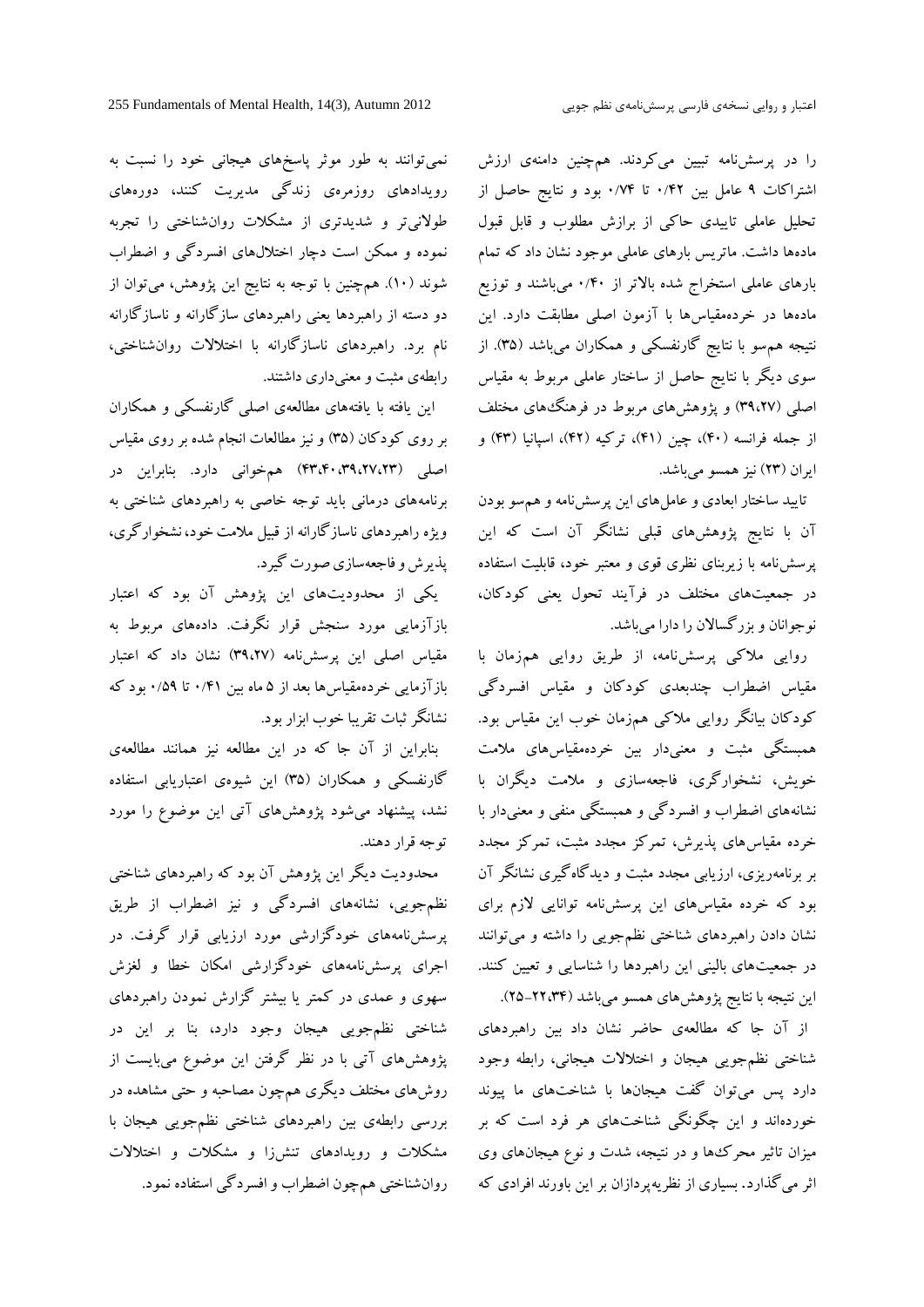# **نتیجهگیري**

در مجموع، ضرایب اعتبار و روایی مناسب پرسشنامهي بودن و سهولت اجرا، شرایط استفاده در موقعیتها و گروههاي مختلف، پژوهشگران را قادر میسازد تا استفادهي وسیعی از

به علاوه از آن جا که جمعیت مورد بررسی در این پژوهش جمعیت کودکان عادي دبستان بود که ممکن است رویدادها و تجارب تنشزا و آسیبزاي خاص همچون آسیبهاي نظمجویی شناختی هیجان فرم کودکان (K-CERQ(، کوتاه روانشناختی، سوءاستفادهي جنسی و جسمی، بیماريهاي خاص از جمله سرطان و بیماريهاي مزمن را تجربه نکرده باشند، پیشنهاد دیگر آن است که پژوهشهاي آتی راهبردهاي این مقیاس، در گسترههاي مختلف پژوهشی و بالینی نظم جویبی شناختی هیجان را در این جمعیتهای خاص مورد روانشناسی، روانپزشکی و علوم رفتاری داشته باشند. بررسی قرار دهند.

## *References*

1. Thompson RA. Emotion regulation: A theme in search of definition. Monogr Soc Res Child Dev 1994; 59: 25-52.

2. Eisenberg N, Zhou Q, Spinrad TL, Valiente C, Fabes RA, Liew J. Relations among positive parenting, children's effortful control, and externalizing problems: A three-wave longitudinal study. Child Dev 2005; 76: 1055-71.

3. Gross JJ. The emerging field of Emotion Regulation: An integrative review. Rev Gen Psychol 1998; 2: 271-99.

4. Gross JJ. Handbook of emotion regulation. New York: Guilford; 2007: 229.

5. Gross JJ, Thompson RA. Emotion regulation: Conceptual foundations. In: Gross JJ. (editor). Handbook of emotion regulation. New York: Guilford; 2007: 3-24.

6. Bargh JA, Williams LE. On the nonconscious of emotion regulation. In: Gross JJ. (editor). Handbook of emotion regulation. New York: Guilford; 2007: 429-45.

7. Cole PM, Michel MK, O'Donnell-Teti L. The development of emotion regulation and dysregulation: a clinical perspective. Monogr Soc Res Child Dev 1994; 59: 250-83.

8. Mennin DS, Farach FJ. Emotion and evolving treatments for adult psychopathology. Clin Psychol (New York) 2007; 14: 329-52.

9. John OO, Gross JJ. Healthy and unhealthy emotion regulation: Personality processes, individual differences, and life span development. J Pers 2004; 72: 1301-34.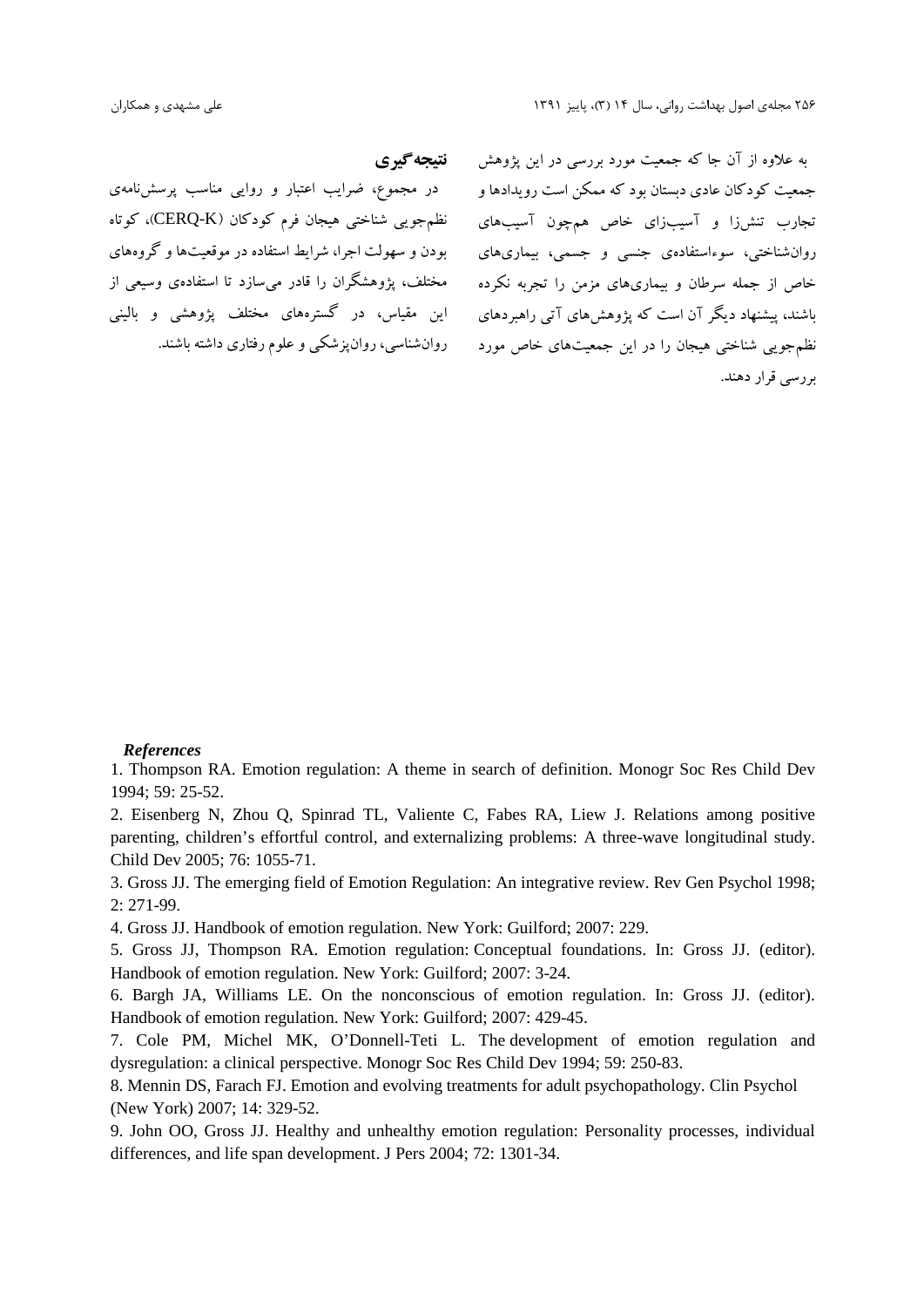10. Aldao A, Nolen-Hoeksema S, Schweizer S. Emotion-regulation strategies across psychopathology: A meta-analytic review. Clin Psychol Rev 2010; 30: 217-37.

11. Linehan MM. Cognitive-behavioral treatment for borderline personality disorder. New York: Guilford; 1993: 1-25.

12. Lynch TR, Trost WT, Salsman N, Linehan MM. Dialectical behavior therapy for borderline personality disorder. Annu Rev Clin Psychol 2007; 3: 181-205.

13. Mashhadi A, Soltani Shurbakhorloo E, Razmjooei R. [On the relationship between emotional intelligence and symptoms of borderline personality disorder]. Journal of fundamentals of mental health 2010; 12: 390-9. (Persian)

14. Nolen-Hoeksema S, Wisco BE, Lyubomirsky S. Rethinking rumination. Perspect Psychol Sci 2008; 3: 400-24.

15. Johnson SL. Mania and dysregulation in goal pursuit: A review. Clin Psychol Rev 2005; 25: 241- 62.

16. Mennin DS, Holoway RM, Fresco DM, Moore MT, Heimberg RG. Delineating components of emotion and its dysregulation in anxiety and mood psychopathology. Behav Ther 2007; 38: 284-302.

17. Mashhadi A, Soltani Shurbakhorloo E, Hashemi Razini S. [On the relationship between emotional intelligence and its components with symptoms of anxiety]. Journal of fundamentals of mental health 2011; 12: 652-61. (Persian)

18. Kashdan TB, Breen WE. Social anxiety and positive emotions: A prospective examination of a self-regulatory model with tendencies to suppress or express emotions as a moderating variable. Behav Ther 2008; 39: 1-12.

19. Bydlowski S, Corcos M, Jeammet P, Paterniti S, Berthoz S, Laurier C, et al. Emotional-processing deficits in eating disorders. Int J Eat Disorder 2005; 37: 321-9.

20. Tull MT, Roemer L. Alternative explanations of emotional numbing of posttraumatic stress disorder: an examination of hyperarousal and experiential avoidance. J Psychopathol Behav 2003; 25: 147-54.

21. Sher KJ, Grekin ER. Alcohol and affect regulation. In: Gross JJ. (editor). Handbook of emotion regulation. New York: Guilford; 2007: 560-80.

22. Garnefski N, Kraaij V. Relationships between cognitive emotion regulation strategies and depressive symptoms: A comparative study of five specific samples. Pers Individ Dif 2006; 40: 1659- 69.

23. Hasani J. [The psychometric properties of the cognitive emotion regulation questionnaire (CERQ)]. Journal of clinical psychology 2011; 3: 73-83. (Persian)

24. Aldao A, Nolen-Hoeksema S. Specificity of cognitive emotion regulation strategies: A transdiagnostic examination. Behav Res Ther 2010; 48: 974-83.

25. Garnefski N, Boon S, Kraaij V. Relationship between cognitive strategies of adolescents and depressive symptomatology across different types of life events. J Youth Adolesc 2003; 32: 401-8.

26. Garnefski N, Teerds J, Kraaij V, Legerstee J, Van den Kommer T. Cognitive emotion regulation strategies and depressive symptoms: Differences between males and females. Pers Individ Dif 2004; 36: 267-76.

27. Garnefski N, Kraaij V, Spinhoven P. Negative life events, cognitive emotion regulation and emotional problems. Pers Individ Dif 2001; 30: 1311-27.

28. Kraaij V, Garnefski N, Wilde EJ, Dijkstra A, Gebhardt W, Maes S, et al. Negative life events and depressive symptoms in late adolescence: Bonding and cognitive coping as vulnerability factors? J Youth Adolesc 2003; 32: 185-93.

29. Kraaij V, Garnefski N. The role of intrusion, avoidance, and cognitive coping strategies more than 50 years after war. Anxiety Stress Coping 2006; 19: 1-14.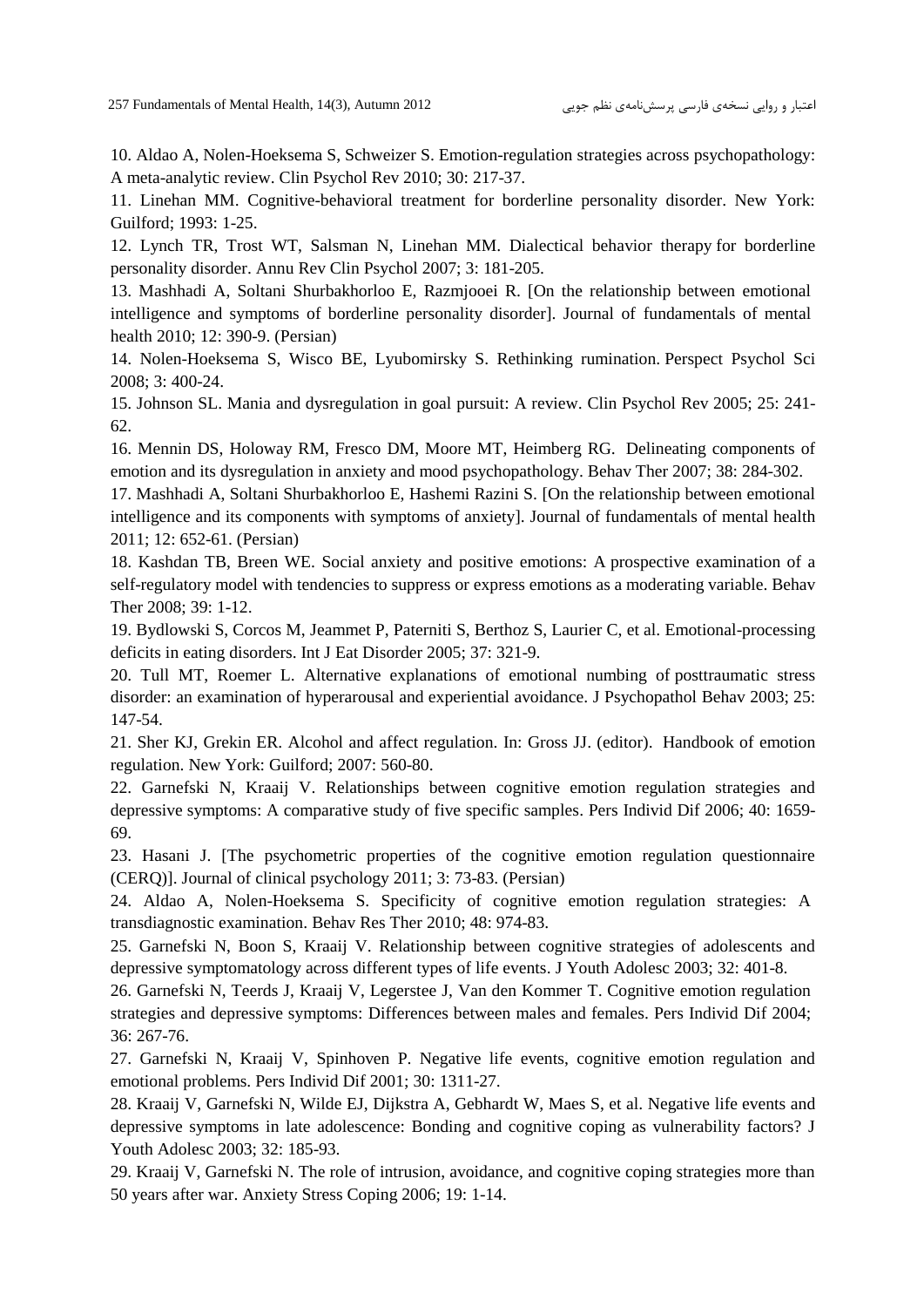30. Garnefski N, van den Kommer T, Kraaij V, Teerds J, Legerstee J, Onstein E. The relationship between cognitive emotion regulation strategies and emotional problems: Comparison between clinical and a nonclinical sample. Eur J Pers 2002; 16: 403-20.

31. Amone-P'Olak k, Garnefski N, Kraaij V. Adolescents caught between fires: Cognitive emotion regulation in response to war experiences in Northern Uganda. J Adolesc 2007; 30: 655-69.

32. Garnefski N, Koopman H, Kraaij V, ten Cate R. Cognitive emotion regulation strategies and psychological adjustment in adolescents with a chronic disease. J Adolesc 2009; 32: 449-54.

33. Garnefski N, Kraaij V, Schroevers MJ, Somsen GA. Posttraumatic growth after a myocardial infarction: a matter of personality, psychological health, or cognitive coping? J Clin Psychol Med Setting 2008; 15: 270-7.

34. Schroevers M, Kraaij V, Garnefski N. How do cancer patients manage unattainable personal goals and regulate their emotions? An examination of the relations between goal adjustment, cognitive emotion-regulation strategies, and positive and negative affect. Br J Health Psychol 2008; 13: 551-62.

35. Garnefski N, Rieffe C, Jellesma F, Terwogt MM, Kraaij V. Cognitive emotion regulation strategies and emotional problems in 9-11-year-old children: The development of an instrument. Eur Child Adolesc Psychiatry 2007; 16: 1-9.

36. Zeman J, Cassano M, Perry-Parish C, Stegall S. Emotion regulation in children and adolescents. Dev Behav Pediatr 2006; 27: 155-68.

37. Zalewski M, Lengua LJ, Wilson AC, Trancik A, Bazinet A. Associations of coping and appraisal styles with emotion regulation during preadolescence. J Exp Child Psychol 2011; 110: 141-58.

38. Adrian M, Zeman, J, Veits G. Methodological implications of the affect revolution: A 35-year review of emotion regulation assessment in children. J Exp Child Psychol 2011; 110: 171-97.

39. Garnefski N, Kraaij V, Spinhoven P. CERQ: Manual for the use of cognitive emotion regulation questionnaire. Leiderdorp, Netherlands: DATEC; 2002.

40. Jermann F, Van der Linden M, d'Acremont M, Zermatten A. Cognitive emotion regulation questionnaire (CERQ): Confirmatory factor analysis and psychometric properties of the French translation. Eur J Psychol Assess 2006; 22: 126-31.

41. Zhu X, Auerbach RP, Yao S, Abela JRZ, Xiao J, Tong X. Psychometric properties of the cognitive emotion regulation questionnaire: Chinese version. Cogn Emot 2008; 22: 288-307.

42. Cakmak AF, Cevik EI. Cognitive emotion regulation questionnaire: Development of Turkish version of 18-item short form. Afr J Bus Manag 2010; 4: 2097-10.

43. Domínguez-Sánchez FJ, Lasa-Aristu A, Amor PJ, Holgado-Tello FP. Psychometric properties of the Spanish version of the cognitive emotion regulation questionnaire. Assessment 2011. DOI: 10.1177/1073191110397274. Available from: URL;

http://asm.sagepub.com/content/early/2011/03/09/1073191110397274.full.pdf

44. Kingery JN, Ginsburg GS, Burstein M. Factor structure and psychometric properties of the multidimensional anxiety scale for children in an African American adolescent sample. Child Psychiatry Hum Dev 2009; 40: 287-300.

45. Ivarsson T. Normative data for the multidimensional anxiety scale for children (MASC) in Swedish adolescents. Nord J Psychiatry 2006; 60: 107-13.

46. Mashhadi A, Soltani Shal R, Mirdoraghi F, Bahrami B. [Validating and investigating reliability of the multidimensional anxiety scale for children (MASC)]. Journal of applied psychology 2012; 6(1): 70-88. (Persian)

47. Makay B, Emiro lu N, Ünsal E. Depression and anxiety in children and adolescents with familial Mediterranean fever. Clin Rheumatol 2010; 29: 375-9.

48. Dehshiri GhR, Najafi M, Shikhi M, Habibi Askarabad M. Investigating primary psychometric properties of children's depression inventory (CDI). J Fam Res 2009; 5: 159-77.